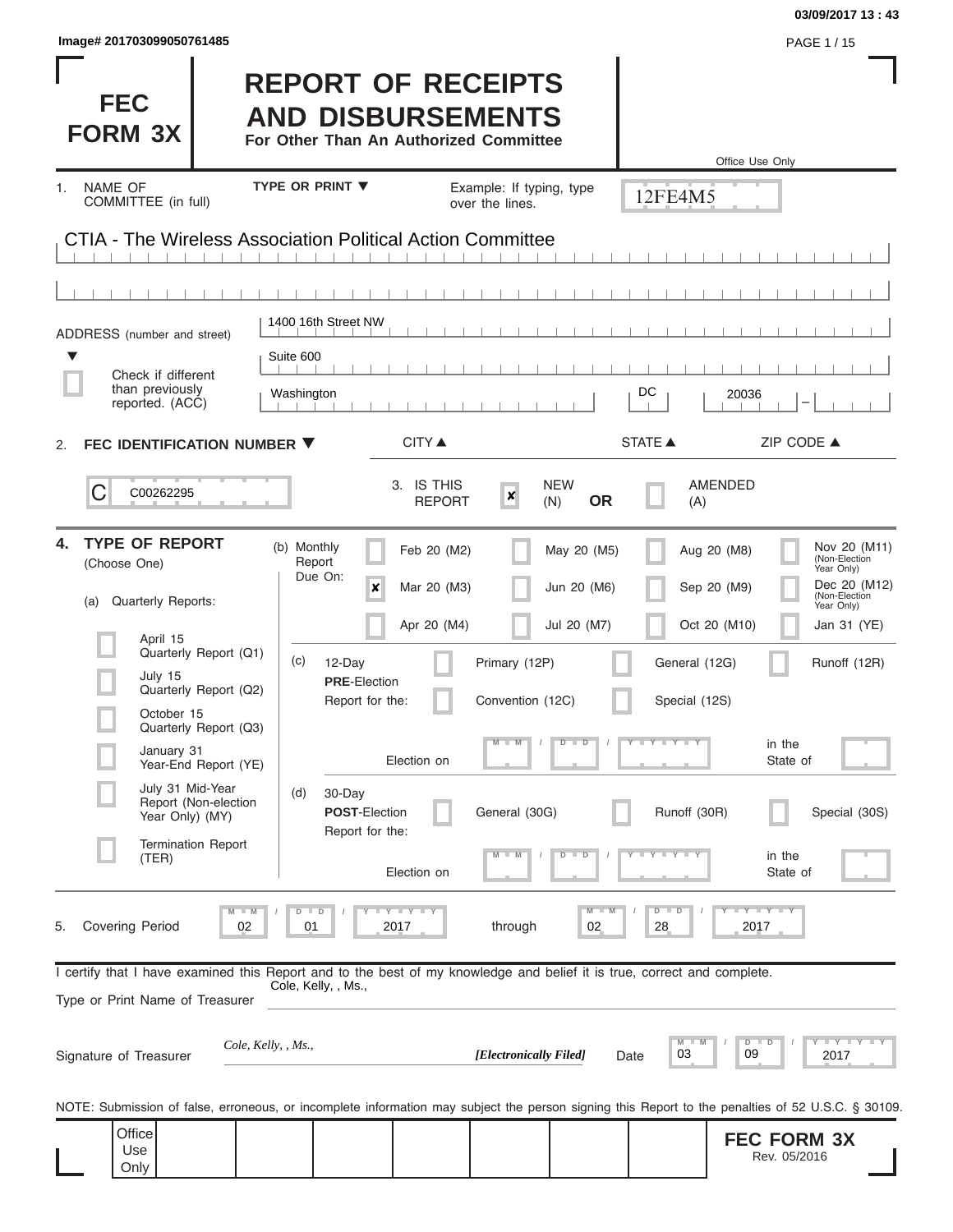✘

#### **SUMMARY PAGE OF RECEIPTS AND DISBURSEMENTS**

### CTIA - The Wireless Association Political Action Committee

|    | lmage# 201703099050761486                                                                             |                                                      |                                                 |
|----|-------------------------------------------------------------------------------------------------------|------------------------------------------------------|-------------------------------------------------|
|    | FEC Form 3X (Rev. 05/2016)                                                                            | <b>SUMMARY PAGE</b><br>OF RECEIPTS AND DISBURSEMENTS | Page 2                                          |
|    | Write or Type Committee Name                                                                          |                                                      |                                                 |
|    | CTIA - The Wireless Association Political Action Committee                                            |                                                      |                                                 |
|    | Report Covering the Period:<br>From:                                                                  | 02<br>01<br>2017<br>To:                              | D<br>02<br>28<br>2017                           |
|    |                                                                                                       | <b>COLUMN A</b><br><b>This Period</b>                | <b>COLUMN B</b><br><b>Calendar Year-to-Date</b> |
| 6. | Cash on Hand<br>(a)<br>$-Y - Y - IY$<br>January 1,<br>2017                                            |                                                      | 177199.38                                       |
|    | Cash on Hand at<br>(b)<br>Beginning of Reporting Period                                               | 181836.35                                            |                                                 |
|    | Total Receipts (from Line 19)<br>(c)                                                                  | 17597.97                                             | 22234.94                                        |
|    | Subtotal (add Lines 6(b) and<br>(d)<br>6(c) for Column A and Lines<br>$6(a)$ and $6(c)$ for Column B) | 199434.32                                            | 199434.32                                       |
| 7. | Total Disbursements (from Line 31)                                                                    | 21000.00                                             | 21000.00                                        |
| 8. | Cash on Hand at Close of<br><b>Reporting Period</b><br>(subtract Line $7$ from Line $6(d)$ )          | 178434.32                                            | 178434.32                                       |
| 9. | Debts and Obligations Owed TO<br>the Committee (Itemize all on<br>Schedule C and/or Schedule D)       | 0.00                                                 |                                                 |
|    | 10. Debts and Obligations Owed BY<br>the Committee (Itemize all on<br>Schedule C and/or Schedule D)   | T.<br>0.00                                           |                                                 |

This committee has qualified as a multicandidate committee. (see FEC FORM 1M)

#### **For further information contact:**

Federal Election Commission 999 E Street, NW Washington, DC 20463

Toll Free 800-424-9530 Local 202-694-1100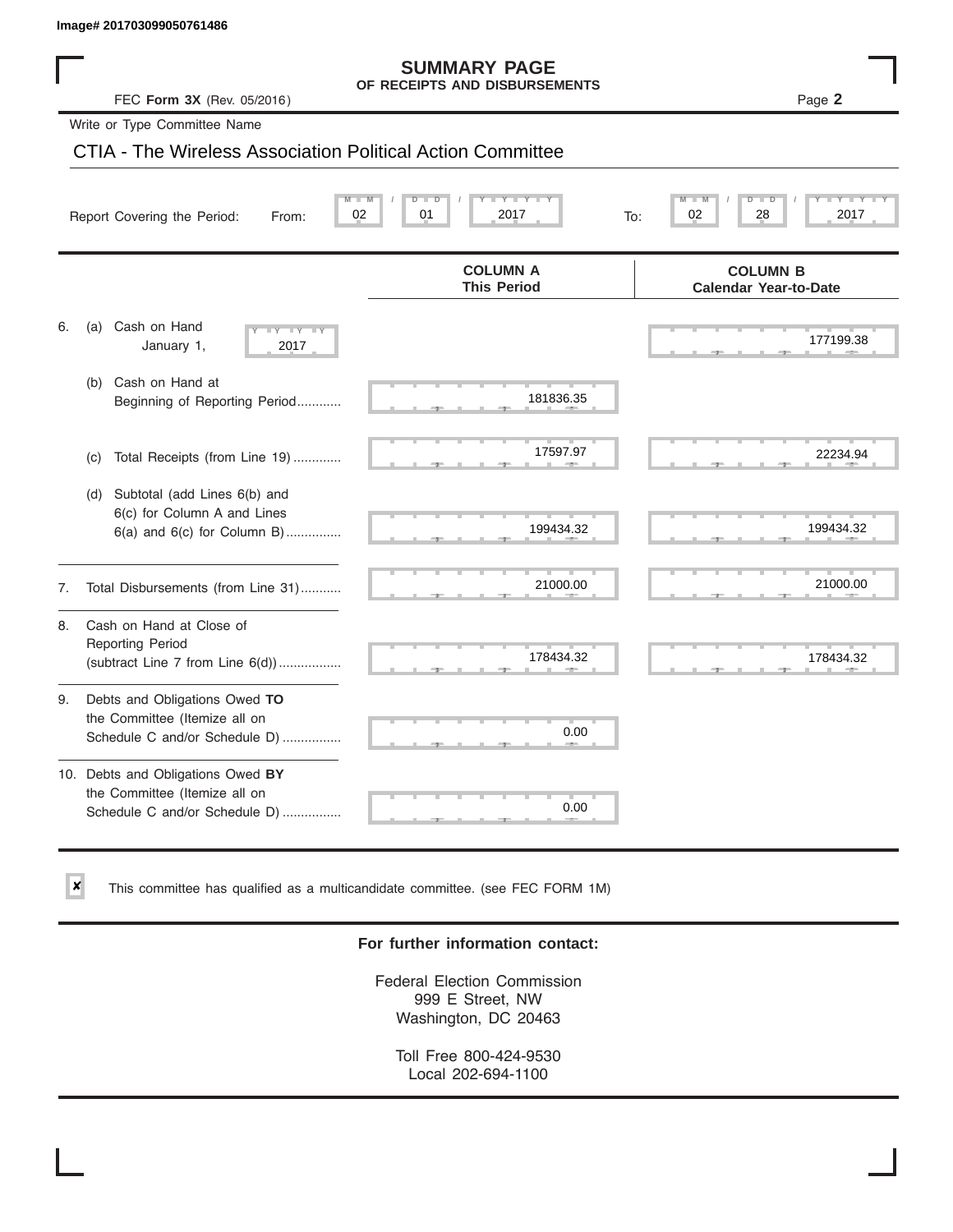#### **DETAILED SUMMARY PAGE**

### CTIA - The Wireless Association Political Action Committee

| Image# 201703099050761487                                              |                                                                 |                                                                   |
|------------------------------------------------------------------------|-----------------------------------------------------------------|-------------------------------------------------------------------|
|                                                                        | <b>DETAILED SUMMARY PAGE</b>                                    |                                                                   |
| FEC Form 3X (Rev. 05/2016)                                             | of Receipts                                                     | Page 3                                                            |
| Write or Type Committee Name                                           |                                                                 |                                                                   |
| CTIA - The Wireless Association Political Action Committee             |                                                                 |                                                                   |
| $M - M$<br>02<br>Report Covering the Period:<br>From:                  | $I - Y - I - Y - I - Y$<br>$D$ $\Box$<br>D<br>01<br>2017<br>To: | $I - Y - I - Y - I - Y$<br>$M - M$<br>$D$ $D$<br>02<br>28<br>2017 |
| I. Receipts                                                            | <b>COLUMN A</b><br><b>Total This Period</b>                     | <b>COLUMN B</b><br><b>Calendar Year-to-Date</b>                   |
| 11. Contributions (other than loans) From:                             |                                                                 |                                                                   |
| Individuals/Persons Other<br>(a)                                       |                                                                 |                                                                   |
| <b>Than Political Committees</b>                                       |                                                                 |                                                                   |
| Itemized (use Schedule A)<br>(i)                                       | 6355.27                                                         | 9556.54                                                           |
|                                                                        |                                                                 |                                                                   |
|                                                                        | 1242.70                                                         | 2678.40                                                           |
| (iii) TOTAL (add                                                       |                                                                 | 12234.94                                                          |
| Lines $11(a)(i)$ and $(ii)$                                            | 7597.97                                                         |                                                                   |
|                                                                        | 0.00                                                            | 0.00                                                              |
| Political Party Committees<br>(b)<br><b>Other Political Committees</b> |                                                                 |                                                                   |
| (C)                                                                    | 10000.00                                                        | 10000.00                                                          |
| Total Contributions (add Lines<br>(d)                                  |                                                                 |                                                                   |
| $11(a)(iii)$ , (b), and (c)) (Carry                                    |                                                                 |                                                                   |
|                                                                        | 17597.97                                                        | 22234.94                                                          |
| 12. Transfers From Affiliated/Other                                    |                                                                 |                                                                   |
|                                                                        | 0.00                                                            | 0.00                                                              |
|                                                                        |                                                                 |                                                                   |
|                                                                        | 0.00                                                            | 0.00                                                              |
|                                                                        |                                                                 |                                                                   |
| 14. Loan Repayments Received                                           | 0.00                                                            | 0.00                                                              |
| 15. Offsets To Operating Expenditures                                  |                                                                 |                                                                   |
| (Refunds, Rebates, etc.)                                               |                                                                 |                                                                   |
| (Carry Totals to Line 37, page 5)                                      | 0.00                                                            | 0.00                                                              |
| 16. Refunds of Contributions Made                                      |                                                                 |                                                                   |
| to Federal Candidates and Other                                        |                                                                 |                                                                   |
| Political Committees                                                   | $0.00\,$                                                        | 0.00                                                              |
| 17. Other Federal Receipts                                             |                                                                 | 0.00                                                              |
| 18. Transfers from Non-Federal and Levin Funds                         | 0.00                                                            |                                                                   |
| (a) Non-Federal Account                                                |                                                                 |                                                                   |
|                                                                        | $0.00\,$                                                        | 0.00                                                              |
|                                                                        |                                                                 |                                                                   |
| (b) Levin Funds (from Schedule H5)                                     | 0.00                                                            | 0.00                                                              |
|                                                                        |                                                                 |                                                                   |
| (c) Total Transfers (add $18(a)$ and $18(b)$ )                         | 0.00                                                            | 0.00                                                              |
|                                                                        |                                                                 |                                                                   |
| 19. Total Receipts (add Lines 11(d),                                   |                                                                 |                                                                   |
| 12, 13, 14, 15, 16, 17, and 18(c))▶                                    | 17597.97                                                        | 22234.94                                                          |
|                                                                        |                                                                 |                                                                   |
| 20. Total Federal Receipts                                             |                                                                 |                                                                   |
| (subtract Line 18(c) from Line 19) ▶                                   | 17597.97                                                        | 22234.94                                                          |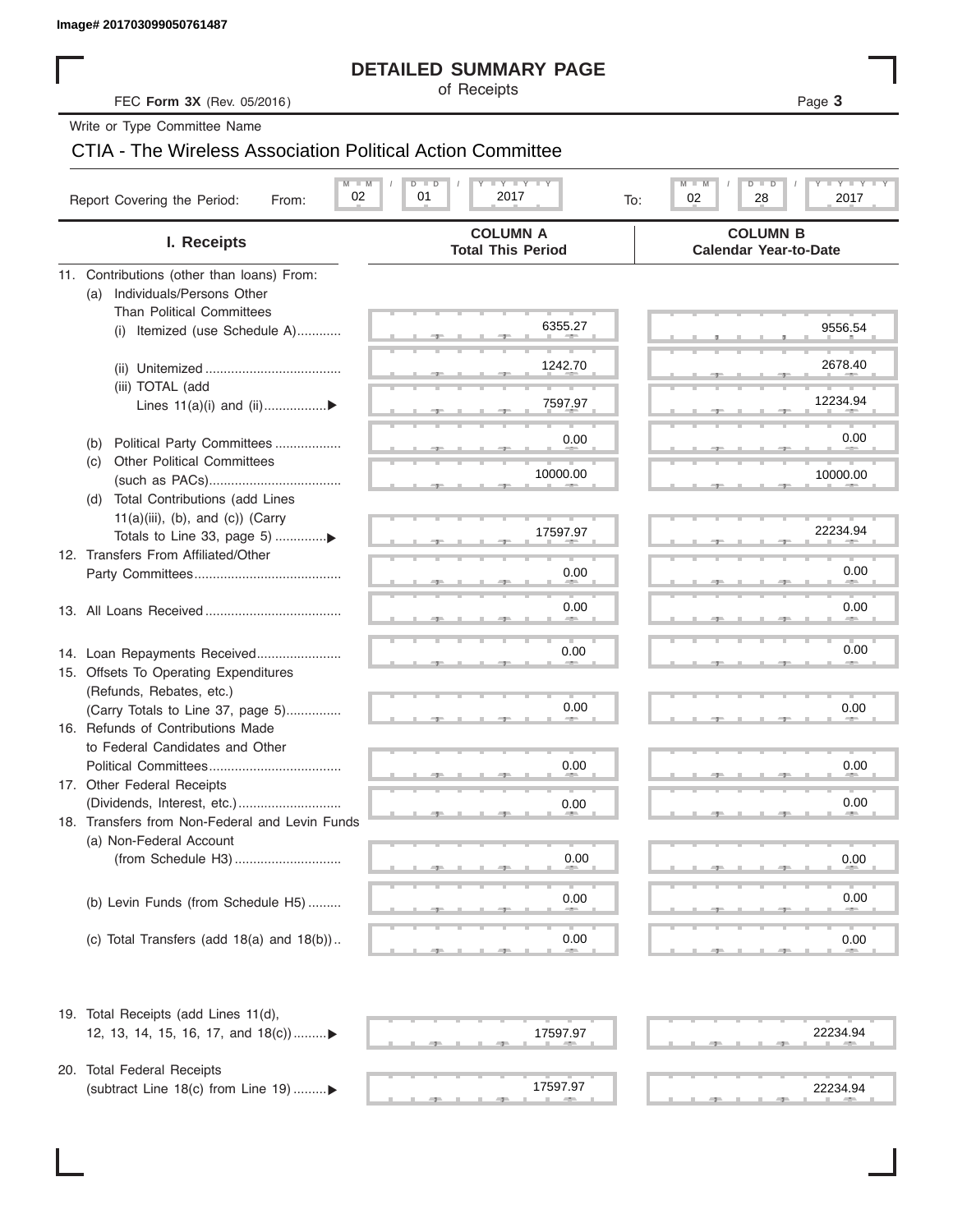I

#### **DETAILED SUMMARY PAGE**

of Disbursements

|     | FEC Form 3X (Rev. 05/2016)                                                                                             |                                             | Page 4                                          |  |  |  |
|-----|------------------------------------------------------------------------------------------------------------------------|---------------------------------------------|-------------------------------------------------|--|--|--|
|     | <b>II. Disbursements</b>                                                                                               | <b>COLUMN A</b><br><b>Total This Period</b> | <b>COLUMN B</b><br><b>Calendar Year-to-Date</b> |  |  |  |
|     | 21. Operating Expenditures:<br>(a) Allocated Federal/Non-Federal<br>Activity (from Schedule H4)                        |                                             |                                                 |  |  |  |
|     | Federal Share<br>(i)                                                                                                   | 0.00                                        | 0.00                                            |  |  |  |
|     | Non-Federal Share<br>(ii)                                                                                              | 0.00                                        | 0.00                                            |  |  |  |
| (b) | Other Federal Operating                                                                                                | 0.00                                        | 0.00                                            |  |  |  |
|     | (c) Total Operating Expenditures<br>(add 21(a)(i), (a)(ii), and (b))                                                   | 0.00                                        | 0.00                                            |  |  |  |
|     | 22. Transfers to Affiliated/Other Party                                                                                | 0.00                                        | 0.00                                            |  |  |  |
|     | 23. Contributions to<br>Federal Candidates/Committees<br>and Other Political Committees                                |                                             | <b>AREA</b>                                     |  |  |  |
|     | 24. Independent Expenditures                                                                                           | 21000.00                                    | 21000.00                                        |  |  |  |
|     | 25. Coordinated Party Expenditures                                                                                     | 0.00                                        | 0.00                                            |  |  |  |
|     | $(52 \text{ U.S.C. }$ § 30116(d))                                                                                      | 0.00<br>an a                                | 0.00                                            |  |  |  |
|     | 26. Loan Repayments Made                                                                                               | 0.00                                        | 0.00                                            |  |  |  |
|     | 28. Refunds of Contributions To:                                                                                       | 0.00                                        | 0.00                                            |  |  |  |
|     | (a) Individuals/Persons Other<br>Than Political Committees                                                             | 0.00                                        | 0.00                                            |  |  |  |
| (b) | Political Party Committees                                                                                             | 0.00                                        | 0.00                                            |  |  |  |
| (C) | <b>Other Political Committees</b>                                                                                      | 0.00                                        | 0.00                                            |  |  |  |
| (d) | <b>Total Contribution Refunds</b><br>(add Lines 28(a), (b), and (c))                                                   | 0.00                                        | 0.00                                            |  |  |  |
|     | 29. Other Disbursements (Including                                                                                     | 0.00                                        | 0.00                                            |  |  |  |
|     |                                                                                                                        |                                             |                                                 |  |  |  |
|     | 30. Federal Election Activity (52 U.S.C. § 30101(20))<br>(a) Allocated Federal Election Activity<br>(from Schedule H6) |                                             |                                                 |  |  |  |
|     | (i) Federal Share                                                                                                      | 0.00                                        | 0.00                                            |  |  |  |
|     |                                                                                                                        | 0.00                                        | 0.00                                            |  |  |  |
| (b) | Federal Election Activity Paid<br>Entirely With Federal Funds                                                          | 0.00                                        | 0.00                                            |  |  |  |
| (C) | Total Federal Election Activity (add<br>Lines $30(a)(i)$ , $30(a)(ii)$ and $30(b))$                                    | 0.00                                        | $0.00\,$                                        |  |  |  |
|     | 31. Total Disbursements (add Lines 21(c), 22,                                                                          |                                             |                                                 |  |  |  |
|     | 23, 24, 25, 26, 27, 28(d), 29 and 30(c))                                                                               | 21000.00                                    | 21000.00                                        |  |  |  |
|     | 32. Total Federal Disbursements                                                                                        |                                             |                                                 |  |  |  |
|     | (subtract Line 21(a)(ii) and Line 30(a)(ii)                                                                            | 21000.00                                    | 21000.00                                        |  |  |  |
|     |                                                                                                                        |                                             |                                                 |  |  |  |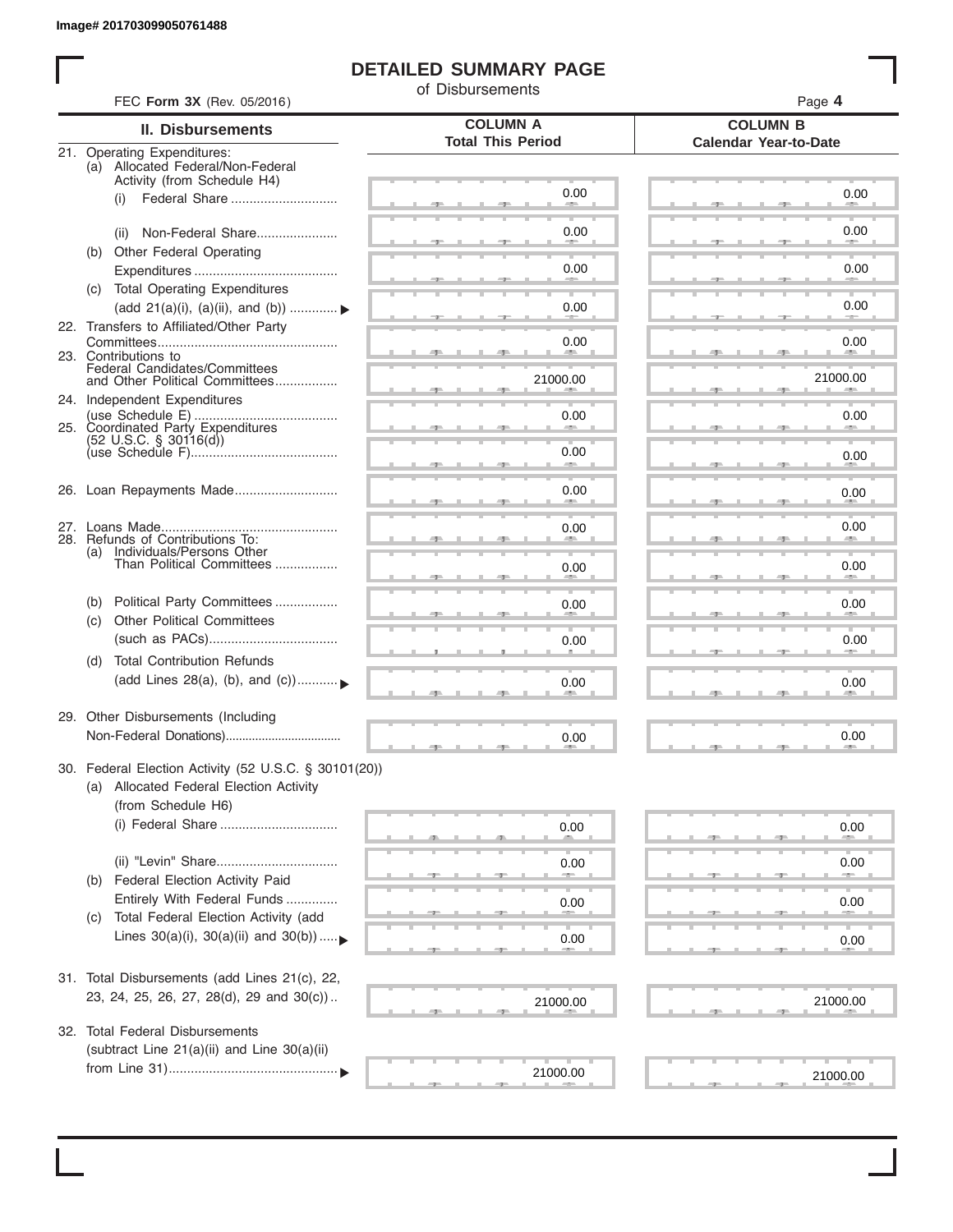ı

#### **DETAILED SUMMARY PAGE**

of Disbursements

| FEC Form 3X (Rev. 05/2016)                                      |                                                                                | u Disnascilicito                            | Page 5                                          |  |  |  |  |
|-----------------------------------------------------------------|--------------------------------------------------------------------------------|---------------------------------------------|-------------------------------------------------|--|--|--|--|
| <b>III. Net Contributions/</b><br><b>Operating Expenditures</b> |                                                                                | <b>COLUMN A</b><br><b>Total This Period</b> | <b>COLUMN B</b><br><b>Calendar Year-to-Date</b> |  |  |  |  |
|                                                                 | 33. Total Contributions (other than loans)                                     | 17597.97                                    | 22234.94                                        |  |  |  |  |
|                                                                 | 34. Total Contribution Refunds                                                 | 0.00                                        | 0.00                                            |  |  |  |  |
|                                                                 | 35. Net Contributions (other than loans)<br>(subtract Line 34 from Line 33)    | 17597.97                                    | 22234.94                                        |  |  |  |  |
|                                                                 | 36. Total Federal Operating Expenditures<br>(add Line 21(a)(i) and Line 21(b)) | 0.00                                        | 0.00                                            |  |  |  |  |
|                                                                 | 37. Offsets to Operating Expenditures                                          | 0.00                                        | 0.00                                            |  |  |  |  |
|                                                                 | 38. Net Operating Expenditures                                                 | 0.00                                        | 0.00                                            |  |  |  |  |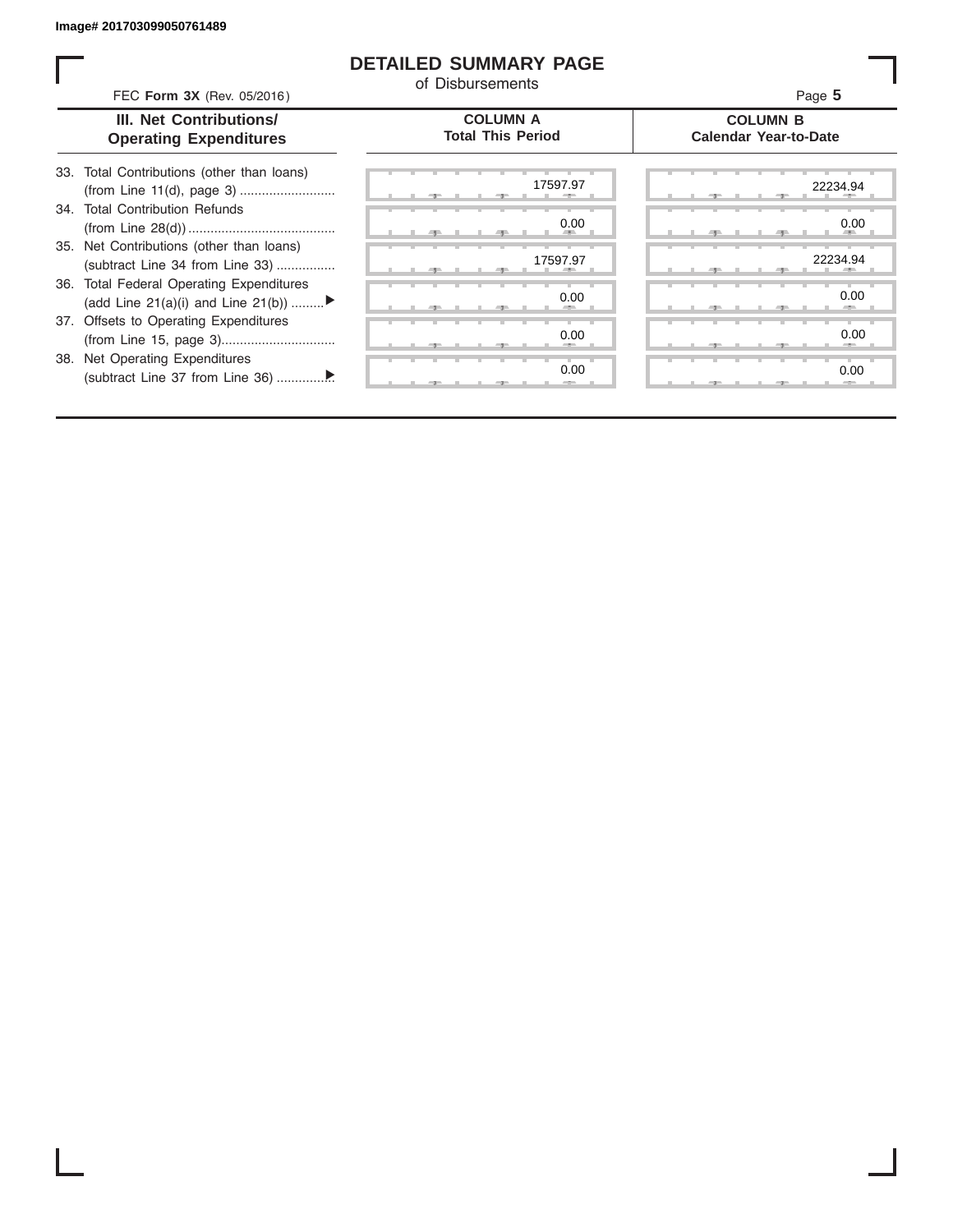## Use separate schedule(s)

| SCHEDULE A (FEC Form 3X)<br><b>ITEMIZED RECEIPTS</b>                                                                                                                                                                                                                                                                                                                                 |                                | Use separate schedule(s)<br>for each category of the<br>Detailed Summary Page                | 15<br>FOR LINE NUMBER:<br>PAGE<br>6<br>OF<br>(check only one)<br>$\overline{\mathbf{x}}$   11a<br>11 <sub>b</sub><br>11 <sub>c</sub><br>12<br>13<br>14<br>15<br>16<br>17          |
|--------------------------------------------------------------------------------------------------------------------------------------------------------------------------------------------------------------------------------------------------------------------------------------------------------------------------------------------------------------------------------------|--------------------------------|----------------------------------------------------------------------------------------------|-----------------------------------------------------------------------------------------------------------------------------------------------------------------------------------|
| Any information copied from such Reports and Statements may not be sold or used by any person for the purpose of soliciting contributions<br>or for commercial purposes, other than using the name and address of any political committee to solicit contributions from such committee.<br>NAME OF COMMITTEE (In Full)<br>CTIA - The Wireless Association Political Action Committee |                                |                                                                                              |                                                                                                                                                                                   |
| Full Name of Individual (Last, First, Middle Initial) or Full Organization Name<br>Meyers, Kenneth, R., Mr.,<br>А.<br>Mailing Address 1308 Camelot Court<br>City<br>State<br>IL<br><b>Arlington Heights</b><br>FEC ID number of contributing<br>C<br>federal political committee.                                                                                                    |                                | Zip Code<br>60004-2700                                                                       | Date of Receipt<br>$M - M$<br>$D$ $D$<br>$Y - Y - I$<br>$\sqrt{ }$<br>02<br>28<br>2017<br>Transaction ID: 11789903<br>Amount of Each Receipt this Period<br>3000.00<br><b>AND</b> |
| Name of Employer (for Individual)<br>U.S. Cellular<br>Receipt For:<br>Primary<br>General<br>Other (specify) $\blacktriangledown$                                                                                                                                                                                                                                                     |                                | Occupation (for Individual)<br>President & CEO<br>Aggregate Year-to-Date ▼<br>3000.00        | Memo Item                                                                                                                                                                         |
| Full Name of Individual (Last, First, Middle Initial) or Full Organization Name<br><b>B.</b> Bergmann, Scott, K., Mr.,<br>Mailing Address 5813 Walton Road<br>City<br><b>Bethesda</b><br>FEC ID number of contributing<br>federal political committee.                                                                                                                               | <b>State</b><br><b>MD</b><br>С | Zip Code<br>20817-2548                                                                       | Date of Receipt<br>$M - M$<br>$D$ $D$<br>Y Y Y<br>02<br>2017<br>28<br>Transaction ID: PR341730316226<br>Amount of Each Receipt this Period<br>400.00                              |
| Name of Employer (for Individual)<br>CTIA - The Wireless Association<br>Receipt For:<br>Primary<br>General<br>Other (specify) $\blacktriangledown$                                                                                                                                                                                                                                   |                                | Occupation (for Individual)<br>VP, Regulatory Affairs<br>Aggregate Year-to-Date ▼<br>800.00  | Memo Item<br>P/R Deduction (\$200.00 Bi-Weekly)                                                                                                                                   |
| Full Name of Individual (Last, First, Middle Initial) or Full Organization Name<br>C. Hjort, Jaime, , Ms.,<br>Mailing Address 42964 Thornblade Circle<br>City<br><b>Broadlands</b><br>FEC ID number of contributing                                                                                                                                                                  | State<br><b>VA</b>             | Zip Code<br>20148-4118                                                                       | Date of Receipt<br>$M - M$<br>$D$ $D$<br>$+Y+Y+Y$<br>02<br>28<br>2017<br><b>Transaction ID: PR375430616226</b><br>Amount of Each Receipt this Period                              |
| federal political committee.<br>Name of Employer (for Individual)<br>CTIA - The Wireless Association<br>Receipt For:<br>Primary<br>General<br>Other (specify)                                                                                                                                                                                                                        | С                              | Occupation (for Individual)<br>AVP, Government Affairs<br>Aggregate Year-to-Date ▼<br>308.00 | 154.00<br>Memo Item<br>P/R Deduction (\$77.00 Bi-Weekly)                                                                                                                          |
|                                                                                                                                                                                                                                                                                                                                                                                      |                                |                                                                                              | 3554.00                                                                                                                                                                           |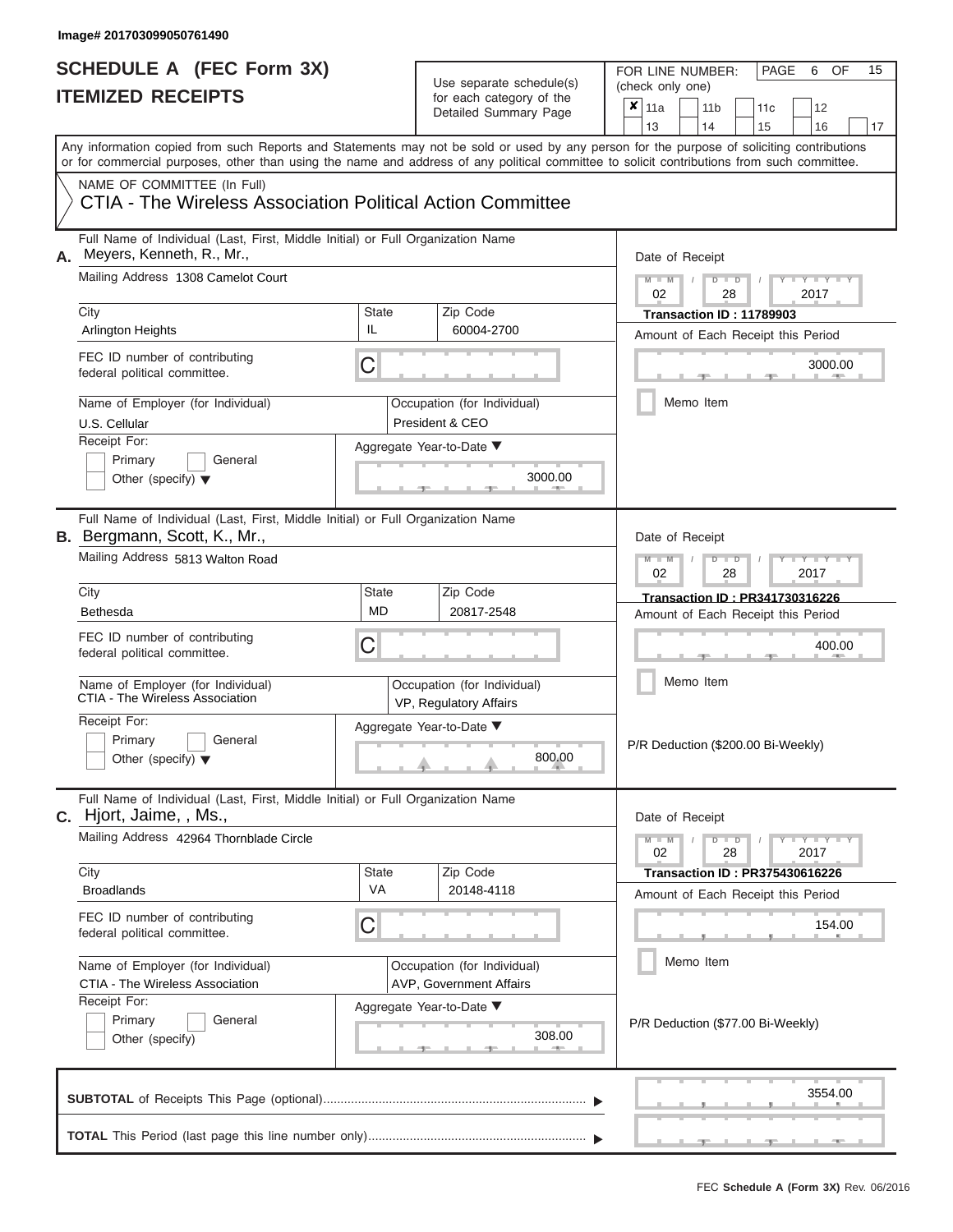## Use separate schedule(s)

| SCHEDULE A (FEC Form 3X)<br><b>ITEMIZED RECEIPTS</b>                                                                                                                                                                                                                                                                   |                                          | Use separate schedule(s)<br>for each category of the<br>Detailed Summary Page | 15<br>FOR LINE NUMBER:<br>PAGE<br>OF<br>7<br>(check only one)<br>$\overline{\mathbf{x}}$ 11a<br>11 <sub>b</sub><br>12<br>11 <sub>c</sub> |
|------------------------------------------------------------------------------------------------------------------------------------------------------------------------------------------------------------------------------------------------------------------------------------------------------------------------|------------------------------------------|-------------------------------------------------------------------------------|------------------------------------------------------------------------------------------------------------------------------------------|
| Any information copied from such Reports and Statements may not be sold or used by any person for the purpose of soliciting contributions<br>or for commercial purposes, other than using the name and address of any political committee to solicit contributions from such committee.<br>NAME OF COMMITTEE (In Full) |                                          |                                                                               | 13<br>14<br>15<br>16<br>17                                                                                                               |
| CTIA - The Wireless Association Political Action Committee                                                                                                                                                                                                                                                             |                                          |                                                                               |                                                                                                                                          |
| Full Name of Individual (Last, First, Middle Initial) or Full Organization Name<br>Hastings, Jamie, , Ms.,<br>Mailing Address 125 Parkway Rd                                                                                                                                                                           |                                          |                                                                               | Date of Receipt<br>$M = M$ /<br>$D$ $D$<br>Y TYT                                                                                         |
| Apt 1218                                                                                                                                                                                                                                                                                                               |                                          |                                                                               | 02<br>28<br>2017                                                                                                                         |
| City                                                                                                                                                                                                                                                                                                                   | <b>State</b>                             | Zip Code                                                                      | <b>Transaction ID: PR380807816226</b>                                                                                                    |
| <b>Bronxville</b>                                                                                                                                                                                                                                                                                                      | <b>NY</b>                                | 10708-3609                                                                    | Amount of Each Receipt this Period                                                                                                       |
| FEC ID number of contributing<br>federal political committee.                                                                                                                                                                                                                                                          | С                                        |                                                                               | 400.00<br><b>Britannia</b>                                                                                                               |
| Name of Employer (for Individual)<br>CTIA - The Wireless Association                                                                                                                                                                                                                                                   |                                          | Occupation (for Individual)<br>SVP, External and State Affairs                | Memo Item                                                                                                                                |
| Receipt For:<br>Primary<br>General<br>Other (specify) $\blacktriangledown$                                                                                                                                                                                                                                             |                                          | Aggregate Year-to-Date ▼<br>800.00                                            | P/R Deduction (\$200.00 Bi-Weekly)                                                                                                       |
| Full Name of Individual (Last, First, Middle Initial) or Full Organization Name<br>B. Gillen, Bradley, , Mr.,<br>Mailing Address 1108 Waynewood Blvd                                                                                                                                                                   |                                          |                                                                               | Date of Receipt<br>$M - M$<br>$D$ $D$<br>$\blacksquare$ $\blacksquare$ $\blacksquare$ $\blacksquare$ $\blacksquare$ $\blacksquare$       |
|                                                                                                                                                                                                                                                                                                                        |                                          |                                                                               | 02<br>2017<br>28                                                                                                                         |
| City                                                                                                                                                                                                                                                                                                                   | <b>State</b>                             | Zip Code                                                                      | Transaction ID: PR424589916226                                                                                                           |
| Alexandria                                                                                                                                                                                                                                                                                                             | VA                                       | 22308-2525                                                                    | Amount of Each Receipt this Period                                                                                                       |
| FEC ID number of contributing<br>federal political committee.                                                                                                                                                                                                                                                          | С                                        |                                                                               | 400.00                                                                                                                                   |
| Name of Employer (for Individual)<br>CTIA - The Wireless Association                                                                                                                                                                                                                                                   |                                          | Occupation (for Individual)<br><b>Executive VP</b>                            | Memo Item                                                                                                                                |
| Receipt For:                                                                                                                                                                                                                                                                                                           |                                          | Aggregate Year-to-Date ▼                                                      |                                                                                                                                          |
| Primary<br>General<br>Other (specify) $\blacktriangledown$                                                                                                                                                                                                                                                             |                                          | 800.00                                                                        | P/R Deduction (\$200.00 Bi-Weekly)                                                                                                       |
| Full Name of Individual (Last, First, Middle Initial) or Full Organization Name<br>C. Power, Thomas, C., Mr.,                                                                                                                                                                                                          |                                          |                                                                               | Date of Receipt                                                                                                                          |
| Mailing Address 1440 Church Street NW<br>#108                                                                                                                                                                                                                                                                          |                                          |                                                                               | $M - M$<br>$D$ $D$<br>$Y - Y - Y - Y$<br>02<br>28<br>2017                                                                                |
| City<br>Washington                                                                                                                                                                                                                                                                                                     | <b>State</b><br>DC                       | Zip Code<br>20005-1912                                                        | <b>Transaction ID: PR430511116226</b><br>Amount of Each Receipt this Period                                                              |
| FEC ID number of contributing<br>С<br>federal political committee.<br>Name of Employer (for Individual)<br>CTIA - The Wireless Association                                                                                                                                                                             |                                          |                                                                               | 400.00                                                                                                                                   |
|                                                                                                                                                                                                                                                                                                                        |                                          | Occupation (for Individual)<br>SVP and General Counsel                        | Memo Item                                                                                                                                |
| Primary<br>General<br>Other (specify)                                                                                                                                                                                                                                                                                  | Receipt For:<br>Aggregate Year-to-Date ▼ |                                                                               | P/R Deduction (\$200.00 Bi-Weekly)                                                                                                       |
|                                                                                                                                                                                                                                                                                                                        |                                          |                                                                               | 1200.00                                                                                                                                  |
|                                                                                                                                                                                                                                                                                                                        |                                          |                                                                               | - 100                                                                                                                                    |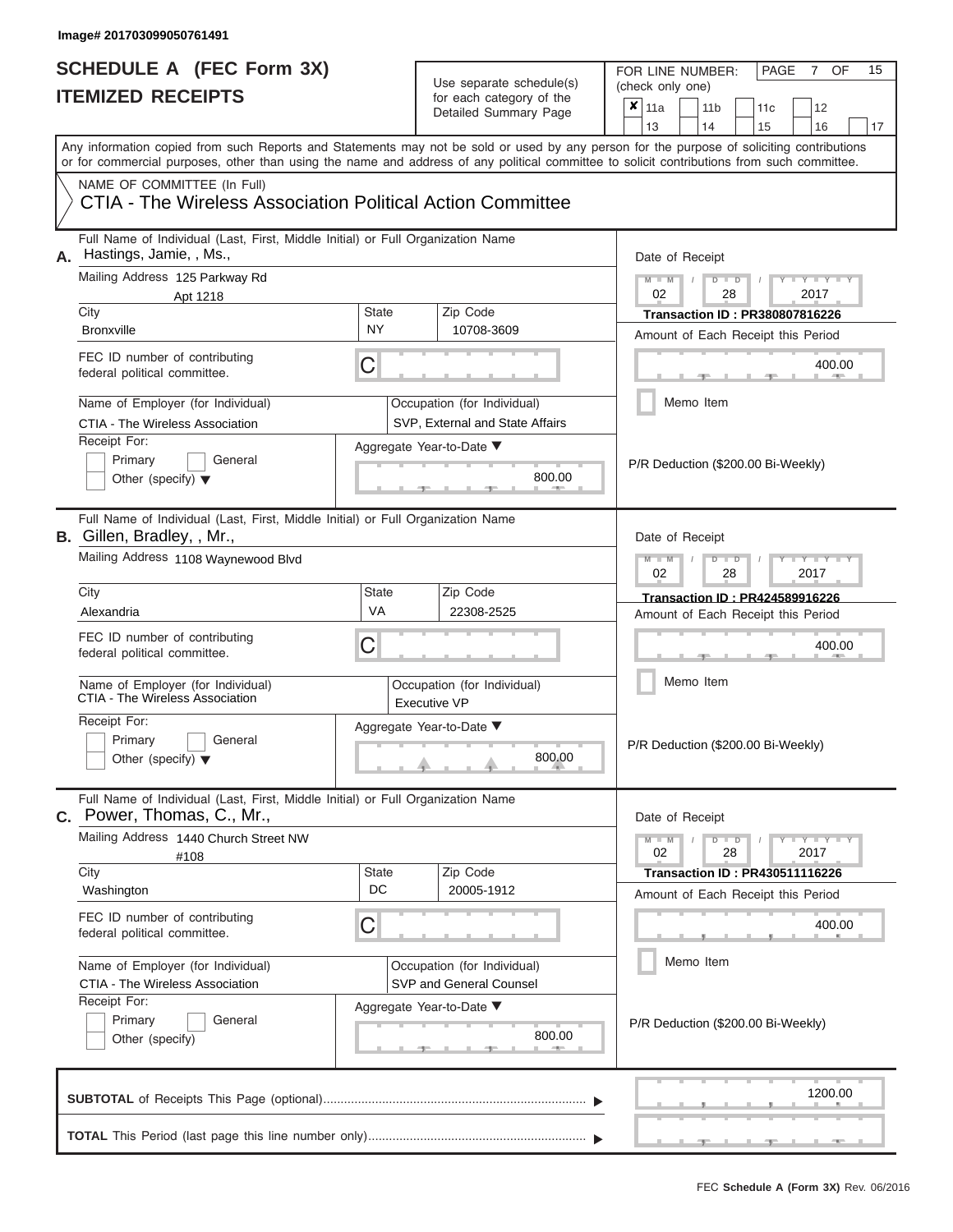| SCHEDULE A (FEC Form 3X)<br><b>ITEMIZED RECEIPTS</b>                                                                                                                      |                                                                                                                                                                                                                                   | Use separate schedule(s)<br>for each category of the<br>Detailed Summary Page | 15<br>FOR LINE NUMBER:<br>PAGE<br>8<br><b>OF</b><br>(check only one)<br>$\boldsymbol{x}$<br>11a<br>11 <sub>b</sub><br>11c<br>12<br>13<br>14<br>15<br>16<br>17 |  |  |  |
|---------------------------------------------------------------------------------------------------------------------------------------------------------------------------|-----------------------------------------------------------------------------------------------------------------------------------------------------------------------------------------------------------------------------------|-------------------------------------------------------------------------------|---------------------------------------------------------------------------------------------------------------------------------------------------------------|--|--|--|
| or for commercial purposes, other than using the name and address of any political committee to solicit contributions from such committee.<br>NAME OF COMMITTEE (In Full) |                                                                                                                                                                                                                                   |                                                                               | Any information copied from such Reports and Statements may not be sold or used by any person for the purpose of soliciting contributions                     |  |  |  |
| CTIA - The Wireless Association Political Action Committee                                                                                                                |                                                                                                                                                                                                                                   |                                                                               |                                                                                                                                                               |  |  |  |
| Full Name of Individual (Last, First, Middle Initial) or Full Organization Name<br>Sawanobori, Thomas, , Mr.,<br>Mailing Address 4802 Franklin St                         |                                                                                                                                                                                                                                   |                                                                               | Date of Receipt<br>$M - M$<br>$D$ $D$<br>$Y - Y - T$                                                                                                          |  |  |  |
| City                                                                                                                                                                      | <b>State</b>                                                                                                                                                                                                                      | Zip Code                                                                      | 02<br>28<br>2017<br><b>Transaction ID: PR431162716226</b>                                                                                                     |  |  |  |
| Bethesda<br>FEC ID number of contributing                                                                                                                                 | <b>MD</b><br>C                                                                                                                                                                                                                    | 20814-4022                                                                    | Amount of Each Receipt this Period<br>400.00                                                                                                                  |  |  |  |
| federal political committee.<br>Name of Employer (for Individual)                                                                                                         |                                                                                                                                                                                                                                   | Occupation (for Individual)                                                   | <b>AND IN</b><br>Memo Item                                                                                                                                    |  |  |  |
| CTIA - The Wireless Association<br>Receipt For:                                                                                                                           |                                                                                                                                                                                                                                   | SVP and CTO                                                                   |                                                                                                                                                               |  |  |  |
| Primary<br>General<br>Other (specify) $\blacktriangledown$                                                                                                                |                                                                                                                                                                                                                                   | Aggregate Year-to-Date ▼<br>800.00                                            | P/R Deduction (\$200.00 Bi-Weekly)                                                                                                                            |  |  |  |
| Full Name of Individual (Last, First, Middle Initial) or Full Organization Name<br><b>B.</b> Baker, Meredith, A., Mrs.,<br>Mailing Address 1486 Evans Farm Dr             |                                                                                                                                                                                                                                   |                                                                               | Date of Receipt<br>$M - M$<br>$D$ $D$<br>$Y = Y$                                                                                                              |  |  |  |
| City                                                                                                                                                                      | State                                                                                                                                                                                                                             | Zip Code                                                                      | 02<br>28<br>2017<br><b>Transaction ID: PR52602316226</b>                                                                                                      |  |  |  |
| McLean                                                                                                                                                                    | VA                                                                                                                                                                                                                                | 22101-5653                                                                    | Amount of Each Receipt this Period                                                                                                                            |  |  |  |
| FEC ID number of contributing<br>federal political committee.                                                                                                             | С                                                                                                                                                                                                                                 |                                                                               | 416.67                                                                                                                                                        |  |  |  |
| Name of Employer (for Individual)<br>CTIA - The Wireless Association                                                                                                      |                                                                                                                                                                                                                                   | Occupation (for Individual)<br>President / CEO                                | Memo Item                                                                                                                                                     |  |  |  |
| Receipt For:<br>Primary<br>General                                                                                                                                        |                                                                                                                                                                                                                                   | Aggregate Year-to-Date ▼                                                      |                                                                                                                                                               |  |  |  |
| Other (specify) $\blacktriangledown$                                                                                                                                      |                                                                                                                                                                                                                                   | 833.34                                                                        | P/R Deduction (\$0.00 Bi-Weekly)                                                                                                                              |  |  |  |
| Full Name of Individual (Last, First, Middle Initial) or Full Organization Name<br>C. Schuler, James, E., Mr.,                                                            |                                                                                                                                                                                                                                   |                                                                               | Date of Receipt                                                                                                                                               |  |  |  |
| Mailing Address 504 Russell Road                                                                                                                                          |                                                                                                                                                                                                                                   | Zip Code                                                                      | $M - M$<br>$D$ $D$<br>$\mathbf{I} = \mathbf{Y} + \mathbf{Y}$<br>28<br>2017<br>02                                                                              |  |  |  |
| City<br>Alexandria                                                                                                                                                        | State<br><b>VA</b><br>FEC ID number of contributing<br>С<br>federal political committee.<br>Name of Employer (for Individual)<br>Occupation (for Individual)<br>CTIA - The Wireless Association<br>VP, External and State Affairs |                                                                               | <b>Transaction ID: PR52602716226</b><br>Amount of Each Receipt this Period                                                                                    |  |  |  |
|                                                                                                                                                                           |                                                                                                                                                                                                                                   |                                                                               | 384.60                                                                                                                                                        |  |  |  |
|                                                                                                                                                                           |                                                                                                                                                                                                                                   |                                                                               | Memo Item                                                                                                                                                     |  |  |  |
| Receipt For:<br>General<br>Primary<br>Other (specify)                                                                                                                     |                                                                                                                                                                                                                                   | Aggregate Year-to-Date ▼<br>769.20                                            | P/R Deduction (\$192.30 Bi-Weekly)                                                                                                                            |  |  |  |
|                                                                                                                                                                           |                                                                                                                                                                                                                                   |                                                                               | 1201.27                                                                                                                                                       |  |  |  |
|                                                                                                                                                                           |                                                                                                                                                                                                                                   |                                                                               |                                                                                                                                                               |  |  |  |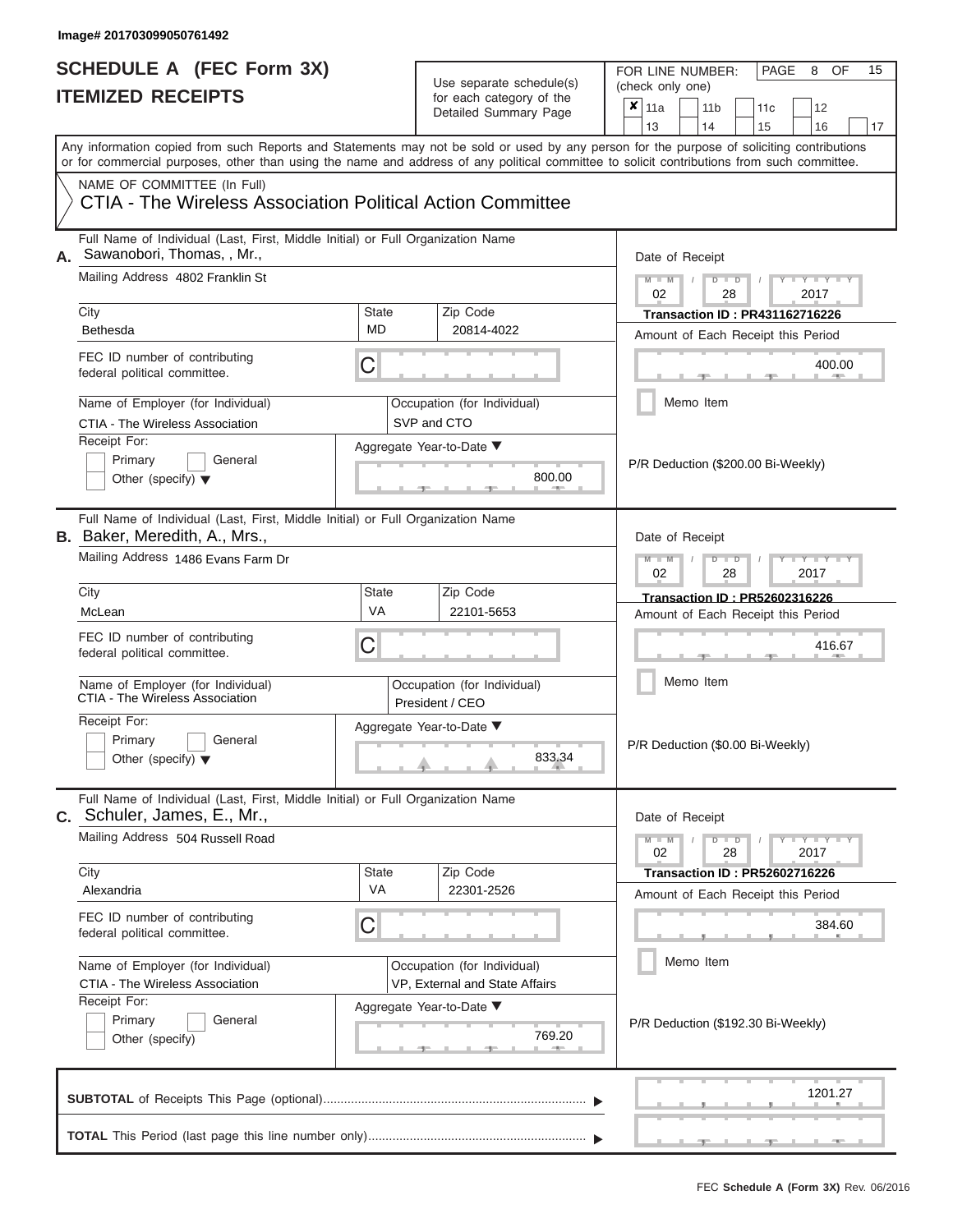| SCHEDULE A (FEC Form 3X)<br><b>ITEMIZED RECEIPTS</b>                                                                                       |                           | Use separate schedule(s)<br>for each category of the<br>Detailed Summary Page | 15<br>FOR LINE NUMBER:<br>PAGE<br>9<br>OF<br>(check only one)<br>$\overline{\mathbf{x}}$   11a<br>11 <sub>b</sub><br>11 <sub>c</sub><br>12                              |
|--------------------------------------------------------------------------------------------------------------------------------------------|---------------------------|-------------------------------------------------------------------------------|-------------------------------------------------------------------------------------------------------------------------------------------------------------------------|
| or for commercial purposes, other than using the name and address of any political committee to solicit contributions from such committee. |                           |                                                                               | 13<br>14<br>15<br>16<br>17<br>Any information copied from such Reports and Statements may not be sold or used by any person for the purpose of soliciting contributions |
| NAME OF COMMITTEE (In Full)<br>CTIA - The Wireless Association Political Action Committee                                                  |                           |                                                                               |                                                                                                                                                                         |
| Full Name of Individual (Last, First, Middle Initial) or Full Organization Name<br>A. Carlitti, Rocco, P., Mr.,                            |                           |                                                                               | Date of Receipt                                                                                                                                                         |
| Mailing Address 602 Tennesse Avenue                                                                                                        |                           |                                                                               | $M$ – $M$ /<br>Y I Y I<br>$D$ $D$<br>02<br>28<br>2017                                                                                                                   |
| City<br>Alexandria                                                                                                                         | <b>State</b><br><b>VA</b> | Zip Code<br>22305-1230                                                        | <b>Transaction ID: PR52605216226</b><br>Amount of Each Receipt this Period                                                                                              |
| FEC ID number of contributing<br>federal political committee.                                                                              | C                         |                                                                               | 400.00                                                                                                                                                                  |
| Name of Employer (for Individual)<br>CTIA - The Wireless Association                                                                       |                           | Occupation (for Individual)<br>SVP and CFO                                    | Memo Item                                                                                                                                                               |
| Receipt For:<br>Primary<br>General<br>Other (specify) $\blacktriangledown$                                                                 |                           | Aggregate Year-to-Date ▼<br>800.00                                            | P/R Deduction (\$200.00 Bi-Weekly)                                                                                                                                      |
| Full Name of Individual (Last, First, Middle Initial) or Full Organization Name<br>Β.<br><b>Mailing Address</b>                            |                           |                                                                               | Date of Receipt<br>$M - M$<br>$D$ $D$                                                                                                                                   |
| City                                                                                                                                       | <b>State</b>              | Zip Code                                                                      |                                                                                                                                                                         |
|                                                                                                                                            |                           |                                                                               | Amount of Each Receipt this Period                                                                                                                                      |
| FEC ID number of contributing<br>federal political committee.                                                                              | C                         |                                                                               | <b>AND</b>                                                                                                                                                              |
| Name of Employer (for Individual)                                                                                                          |                           | Occupation (for Individual)                                                   | Memo Item                                                                                                                                                               |
| Receipt For:                                                                                                                               |                           | Aggregate Year-to-Date ▼                                                      |                                                                                                                                                                         |
| Primary<br>General<br>Other (specify) $\blacktriangledown$                                                                                 |                           | J.                                                                            |                                                                                                                                                                         |
| Full Name of Individual (Last, First, Middle Initial) or Full Organization Name<br>C.                                                      |                           |                                                                               | Date of Receipt                                                                                                                                                         |
| <b>Mailing Address</b>                                                                                                                     |                           |                                                                               | $M - M$<br>$D$ $\Box$ $D$<br>$Y = Y = Y + Y$                                                                                                                            |
| City                                                                                                                                       | <b>State</b>              | Zip Code                                                                      | Amount of Each Receipt this Period                                                                                                                                      |
| FEC ID number of contributing<br>federal political committee.                                                                              | С                         |                                                                               |                                                                                                                                                                         |
| Name of Employer (for Individual)                                                                                                          |                           | Occupation (for Individual)                                                   | Memo Item                                                                                                                                                               |
| Receipt For:<br>Primary<br>General<br>Other (specify)                                                                                      |                           | Aggregate Year-to-Date ▼                                                      |                                                                                                                                                                         |
|                                                                                                                                            |                           |                                                                               | 400.00                                                                                                                                                                  |
|                                                                                                                                            |                           |                                                                               | 6355.27                                                                                                                                                                 |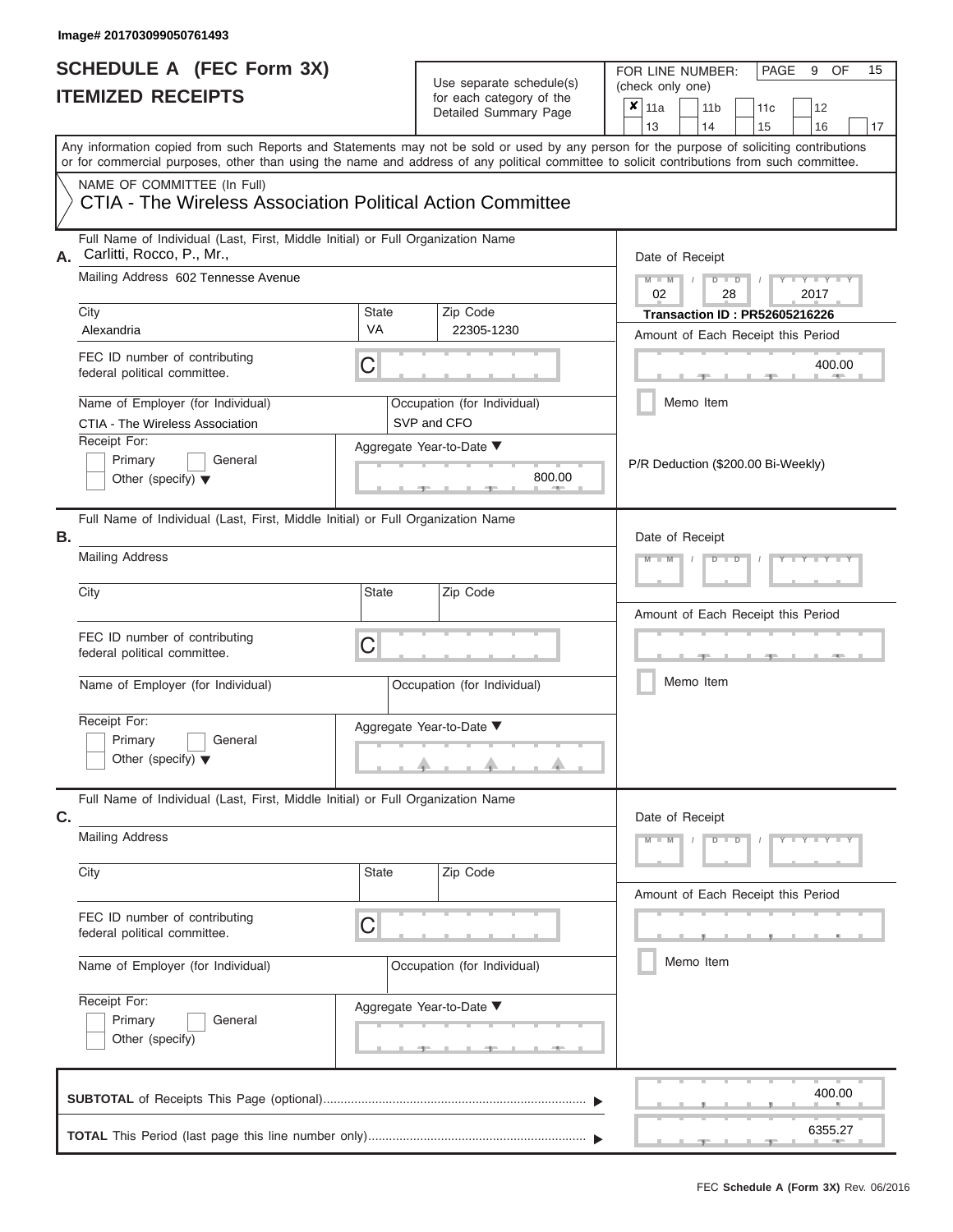### **SCHEDULE A (FEC Form 3X) ITEMIZED RECEIPTS**

| SCHEDULE A (FEC Form 3X)<br><b>ITEMIZED RECEIPTS</b>                                                                                                                                                                                                                                    |                    | Use separate schedule(s)                            | 15<br>FOR LINE NUMBER:<br>PAGE 10 OF<br>(check only one)                                    |
|-----------------------------------------------------------------------------------------------------------------------------------------------------------------------------------------------------------------------------------------------------------------------------------------|--------------------|-----------------------------------------------------|---------------------------------------------------------------------------------------------|
|                                                                                                                                                                                                                                                                                         |                    | for each category of the<br>Detailed Summary Page   | $\overline{\mathsf{x}}$   11c<br>11a<br>11 <sub>b</sub><br>12<br>13<br>14<br>15<br>16<br>17 |
| Any information copied from such Reports and Statements may not be sold or used by any person for the purpose of soliciting contributions<br>or for commercial purposes, other than using the name and address of any political committee to solicit contributions from such committee. |                    |                                                     |                                                                                             |
| NAME OF COMMITTEE (In Full)<br>CTIA - The Wireless Association Political Action Committee                                                                                                                                                                                               |                    |                                                     |                                                                                             |
| Full Name of Individual (Last, First, Middle Initial) or Full Organization Name<br><b>AT&amp;T Inc Federal PAC</b><br>А.                                                                                                                                                                |                    |                                                     | Date of Receipt                                                                             |
| Mailing Address 208 S Akard Street<br><b>Suite 1812</b>                                                                                                                                                                                                                                 |                    |                                                     | $M - M$<br>$D$ $D$<br>$Y - Y - Y$<br>02<br>10<br>2017                                       |
| City<br>Dallas                                                                                                                                                                                                                                                                          | State<br><b>TX</b> | Zip Code<br>75202                                   | Transaction ID: 11757610                                                                    |
| FEC ID number of contributing<br>federal political committee.                                                                                                                                                                                                                           | С                  | C00109017                                           | Amount of Each Receipt this Period<br>5000.00                                               |
| Name of Employer (for Individual)                                                                                                                                                                                                                                                       |                    | Occupation (for Individual)                         | Memo Item                                                                                   |
| Receipt For:<br>Primary<br>General<br>Other (specify) $\blacktriangledown$                                                                                                                                                                                                              |                    | Aggregate Year-to-Date ▼<br>5000.00                 |                                                                                             |
| Full Name of Individual (Last, First, Middle Initial) or Full Organization Name<br><b>B.</b> Sprint Corporation Political Action Committee<br>Mailing Address 12502 Sunrise Valley Dr                                                                                                   |                    |                                                     | Date of Receipt<br>$M - M$<br>$D$ $D$<br>$\Box$ $\Upsilon$ $\Box$ $\Upsilon$ $\Upsilon$     |
| City                                                                                                                                                                                                                                                                                    | State              | Zip Code                                            | 2017<br>02<br>28                                                                            |
| Reston                                                                                                                                                                                                                                                                                  | VA                 | 20196                                               | Transaction ID: 11789902<br>Amount of Each Receipt this Period                              |
| FEC ID number of contributing<br>federal political committee.                                                                                                                                                                                                                           | С                  | C00089342                                           | 5000.00                                                                                     |
| Name of Employer (for Individual)                                                                                                                                                                                                                                                       |                    | Occupation (for Individual)                         | Memo Item                                                                                   |
| Receipt For:                                                                                                                                                                                                                                                                            |                    | Aggregate Year-to-Date ▼                            |                                                                                             |
| Primary<br>General<br>Other (specify) $\blacktriangledown$                                                                                                                                                                                                                              |                    | 5000.00                                             |                                                                                             |
| Full Name of Individual (Last, First, Middle Initial) or Full Organization Name<br>C.                                                                                                                                                                                                   |                    |                                                     | Date of Receipt                                                                             |
| <b>Mailing Address</b>                                                                                                                                                                                                                                                                  |                    |                                                     | $M - M$<br>$D$ $D$<br>$Y - Y - Y - Y - Y$                                                   |
| City                                                                                                                                                                                                                                                                                    | State              | Zip Code                                            | Amount of Each Receipt this Period                                                          |
| FEC ID number of contributing<br>С<br>federal political committee.<br>Name of Employer (for Individual)                                                                                                                                                                                 |                    |                                                     |                                                                                             |
|                                                                                                                                                                                                                                                                                         |                    | Occupation (for Individual)                         | Memo Item                                                                                   |
| Receipt For:<br>Primary<br>General<br>Other (specify)                                                                                                                                                                                                                                   |                    | Aggregate Year-to-Date ▼<br><u>_______</u> ________ |                                                                                             |
|                                                                                                                                                                                                                                                                                         |                    |                                                     | 10000.00                                                                                    |
|                                                                                                                                                                                                                                                                                         |                    |                                                     | 10000.00                                                                                    |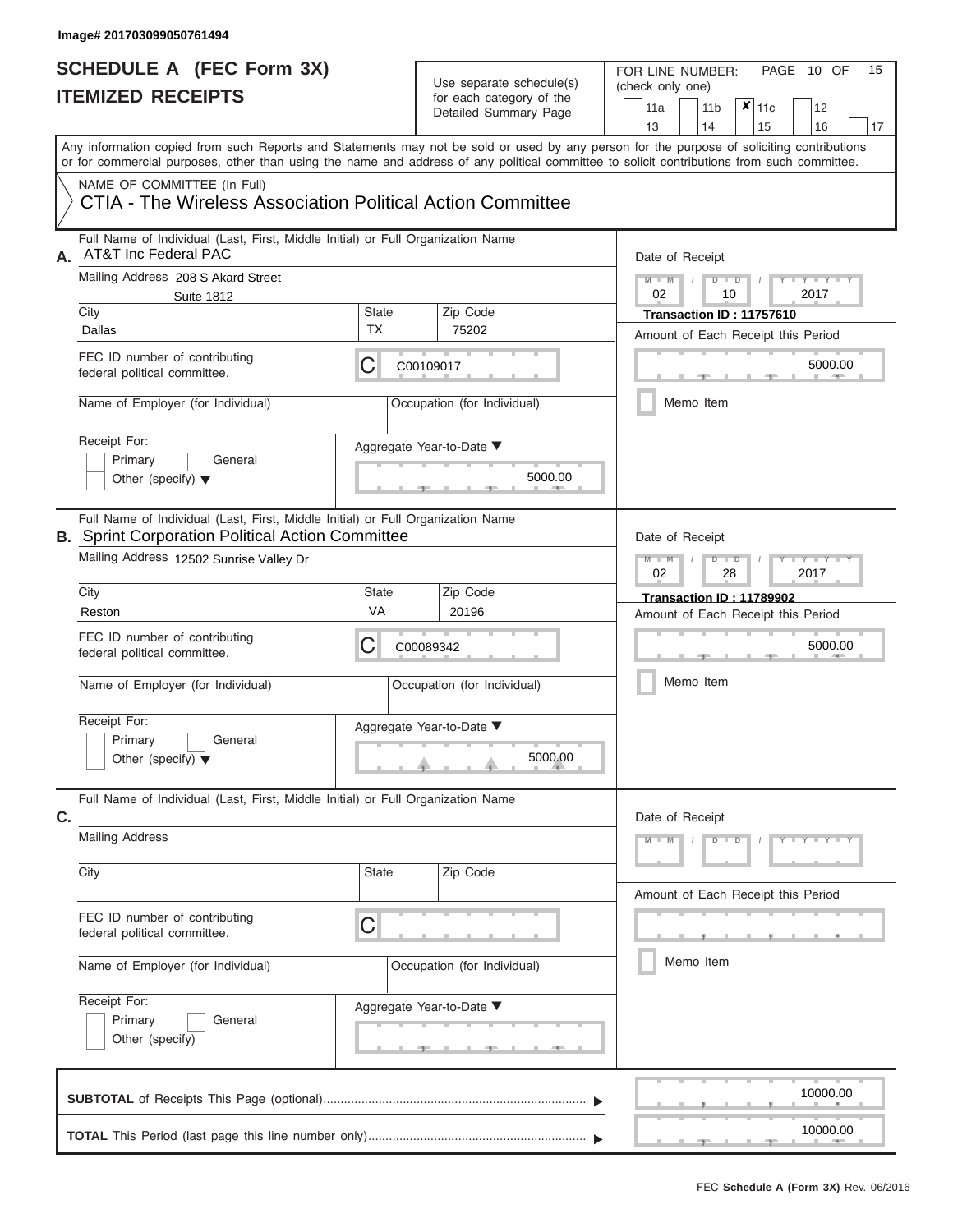|                               | <b>SCHEDULE B (FEC Form 3X)</b>                                                                                                            |                                                 |                                                      |  |             |                        | FOR LINE NUMBER:                                                              |           |                                  |    |          |      | PAGE 11 OF                              | 15 |
|-------------------------------|--------------------------------------------------------------------------------------------------------------------------------------------|-------------------------------------------------|------------------------------------------------------|--|-------------|------------------------|-------------------------------------------------------------------------------|-----------|----------------------------------|----|----------|------|-----------------------------------------|----|
| <b>ITEMIZED DISBURSEMENTS</b> |                                                                                                                                            |                                                 | Use separate schedule(s)<br>for each category of the |  |             | (check only one)       |                                                                               |           |                                  |    |          |      |                                         |    |
|                               |                                                                                                                                            |                                                 | Detailed Summary Page                                |  |             | 21 <sub>b</sub><br>28a | 22<br>28 <sub>b</sub>                                                         | x         | 23<br>28c                        |    | 26<br>29 |      | 27<br>30b                               |    |
|                               | Any information copied from such Reports and Statements may not be sold or used by any person for the purpose of soliciting contributions  |                                                 |                                                      |  |             |                        |                                                                               |           |                                  |    |          |      |                                         |    |
|                               | or for commercial purposes, other than using the name and address of any political committee to solicit contributions from such committee. |                                                 |                                                      |  |             |                        |                                                                               |           |                                  |    |          |      |                                         |    |
|                               | NAME OF COMMITTEE (In Full)                                                                                                                |                                                 |                                                      |  |             |                        |                                                                               |           |                                  |    |          |      |                                         |    |
|                               | CTIA - The Wireless Association Political Action Committee                                                                                 |                                                 |                                                      |  |             |                        |                                                                               |           |                                  |    |          |      |                                         |    |
|                               | Full Name (Last, First, Middle Initial)                                                                                                    |                                                 |                                                      |  |             |                        |                                                                               |           |                                  |    |          |      |                                         |    |
|                               | A. Boozman For Arkansas                                                                                                                    |                                                 |                                                      |  |             |                        | Date of Disbursement<br><b>LY LY LY</b><br>$M - M$<br>$D$ $D$                 |           |                                  |    |          |      |                                         |    |
|                               | Mailing Address PO Box 671                                                                                                                 |                                                 |                                                      |  |             |                        | 02                                                                            |           |                                  | 22 |          | 2017 |                                         |    |
|                               | City                                                                                                                                       | <b>State</b>                                    | Zip Code                                             |  |             |                        |                                                                               |           | <b>FEC Identification Number</b> |    |          |      |                                         |    |
|                               | Rogers<br>Purpose of Disbursement                                                                                                          | AR                                              | 72757                                                |  |             |                        |                                                                               |           |                                  |    |          |      |                                         |    |
|                               |                                                                                                                                            |                                                 |                                                      |  | 011         |                        | С                                                                             |           | C00476317                        |    |          |      |                                         |    |
|                               | Candidate Name                                                                                                                             |                                                 |                                                      |  | Category/   |                        |                                                                               |           | Transaction ID: 11778043         |    |          |      | Amount of Each Disbursement this Period |    |
|                               | Boozman, John, , Sen.,                                                                                                                     |                                                 |                                                      |  | <b>Type</b> |                        |                                                                               |           |                                  |    |          |      |                                         |    |
|                               | Office Sought:<br>House                                                                                                                    | Disbursement For: 2022                          |                                                      |  |             |                        |                                                                               |           |                                  |    |          |      | 2000.00                                 |    |
|                               | Senate<br>×<br>x<br>President                                                                                                              | Primary<br>Other (specify) $\blacktriangledown$ | General                                              |  |             |                        |                                                                               |           |                                  |    |          |      |                                         |    |
|                               | State:<br>AR.<br>District:                                                                                                                 |                                                 |                                                      |  |             |                        |                                                                               | Memo Item |                                  |    |          |      |                                         |    |
|                               | Full Name (Last, First, Middle Initial)                                                                                                    |                                                 |                                                      |  |             |                        |                                                                               |           |                                  |    |          |      |                                         |    |
|                               | B. Jeff Flake For Us Senate Inc                                                                                                            |                                                 |                                                      |  |             |                        |                                                                               |           | Date of Disbursement             |    |          |      |                                         |    |
|                               | Mailing Address PO Box 12512                                                                                                               |                                                 |                                                      |  |             |                        | $T - Y$ $T - Y$ $T - Y$<br>$M - M$<br>D<br>$\blacksquare$<br>02<br>22<br>2017 |           |                                  |    |          |      |                                         |    |
|                               | City                                                                                                                                       | State<br>Zip Code                               |                                                      |  |             |                        |                                                                               |           |                                  |    |          |      |                                         |    |
|                               | Tempe                                                                                                                                      | AZ                                              | 85284                                                |  |             |                        |                                                                               |           | <b>FEC Identification Number</b> |    |          |      |                                         |    |
|                               | Purpose of Disbursement                                                                                                                    |                                                 |                                                      |  |             |                        |                                                                               |           | C00347260                        |    |          |      |                                         |    |
|                               |                                                                                                                                            |                                                 |                                                      |  | 011         |                        | С                                                                             |           | Transaction ID: 11778044         |    |          |      |                                         |    |
|                               | Candidate Name                                                                                                                             |                                                 |                                                      |  | Category/   |                        | Amount of Each Disbursement this Period                                       |           |                                  |    |          |      |                                         |    |
|                               | Flake, Jeffry, , ,<br>Office Sought:<br>House                                                                                              | Disbursement For: 2018                          |                                                      |  | <b>Type</b> |                        | 2000.00                                                                       |           |                                  |    |          |      |                                         |    |
|                               | Senate<br>$\boldsymbol{x}$                                                                                                                 | $\mathbf{x}$ Primary                            | General                                              |  |             |                        |                                                                               |           |                                  |    |          |      |                                         |    |
|                               | President                                                                                                                                  | Other (specify)                                 |                                                      |  |             |                        |                                                                               | Memo Item |                                  |    |          |      |                                         |    |
|                               | State:<br>AZ<br>District:                                                                                                                  |                                                 |                                                      |  |             |                        |                                                                               |           |                                  |    |          |      |                                         |    |
|                               | Full Name (Last, First, Middle Initial)<br>C. Jeff Flake For Us Senate Inc                                                                 |                                                 |                                                      |  |             |                        |                                                                               |           | Date of Disbursement             |    |          |      |                                         |    |
|                               |                                                                                                                                            |                                                 |                                                      |  |             |                        | $M - M$                                                                       |           | $D \parallel D$                  |    |          |      | $T$ $Y$ $T$ $Y$ $T$ $Y$                 |    |
|                               | Mailing Address PO Box 12512                                                                                                               |                                                 |                                                      |  |             |                        | 02                                                                            |           |                                  | 22 |          | 2017 |                                         |    |
|                               | City                                                                                                                                       | <b>State</b>                                    | Zip Code                                             |  |             |                        |                                                                               |           | <b>FEC Identification Number</b> |    |          |      |                                         |    |
|                               | Tempe                                                                                                                                      | AZ                                              | 85284                                                |  |             |                        | С                                                                             |           |                                  |    |          |      |                                         |    |
|                               |                                                                                                                                            | <b>Purpose of Disbursement</b><br>011           |                                                      |  |             |                        |                                                                               |           | C00347260                        |    |          |      |                                         |    |
|                               | Candidate Name                                                                                                                             |                                                 |                                                      |  | Category/   |                        |                                                                               |           | Transaction ID: 11778045         |    |          |      | Amount of Each Disbursement this Period |    |
|                               | Flake, Jeffry, , ,                                                                                                                         |                                                 |                                                      |  | <b>Type</b> |                        |                                                                               |           |                                  |    |          |      |                                         |    |
|                               | Office Sought:<br>House                                                                                                                    | Disbursement For: 2018                          |                                                      |  |             |                        |                                                                               |           |                                  |    |          |      | 500.00                                  |    |
|                               | Senate<br>×<br>President                                                                                                                   | Primary                                         | General<br>$\boldsymbol{x}$                          |  |             |                        |                                                                               |           |                                  |    |          |      |                                         |    |
|                               | State:<br>District:<br>AZ                                                                                                                  | Other (specify) $\blacktriangledown$            |                                                      |  |             |                        |                                                                               | Memo Item |                                  |    |          |      |                                         |    |
|                               |                                                                                                                                            |                                                 |                                                      |  |             |                        |                                                                               |           |                                  |    |          |      |                                         |    |
|                               |                                                                                                                                            |                                                 |                                                      |  |             |                        |                                                                               |           |                                  |    |          |      | 4500.00                                 |    |
|                               |                                                                                                                                            |                                                 |                                                      |  |             |                        |                                                                               |           |                                  |    |          |      |                                         |    |
|                               |                                                                                                                                            |                                                 |                                                      |  |             |                        |                                                                               |           |                                  |    |          |      |                                         |    |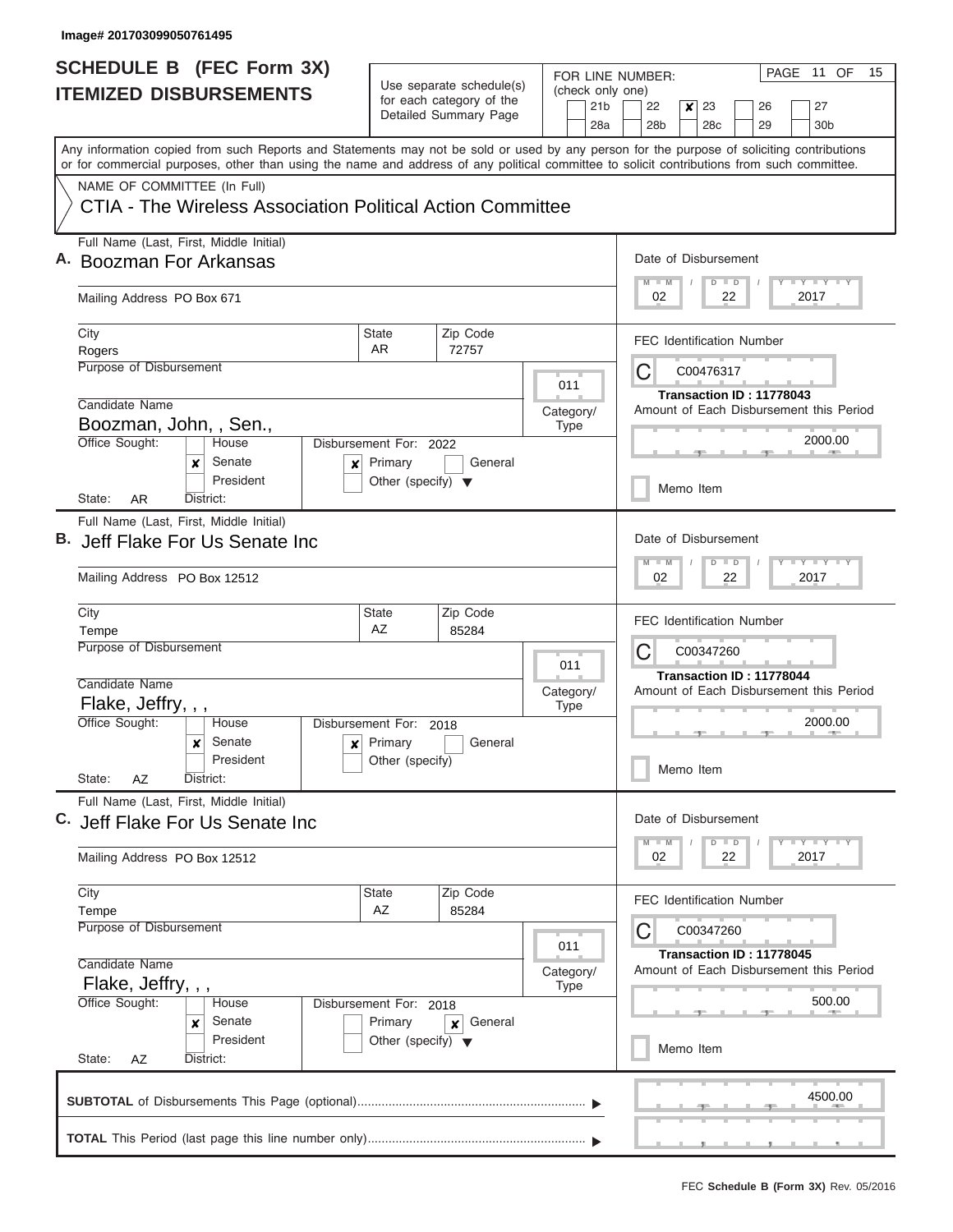$\overline{\phantom{a}}$ 

| (check only one)<br><b>ITEMIZED DISBURSEMENTS</b><br>for each category of the<br>21 <sub>b</sub><br>22<br>23<br>27<br>$\boldsymbol{x}$<br>26<br>Detailed Summary Page<br>28 <sub>b</sub><br>28 <sub>c</sub><br>28a<br>29<br>30 <sub>b</sub><br>Any information copied from such Reports and Statements may not be sold or used by any person for the purpose of soliciting contributions<br>or for commercial purposes, other than using the name and address of any political committee to solicit contributions from such committee.<br>NAME OF COMMITTEE (In Full)<br>CTIA - The Wireless Association Political Action Committee<br>Full Name (Last, First, Middle Initial)<br>Date of Disbursement<br><b>Graves For Congress</b><br>Y L Y L Y L Y<br>$M$ $M$<br>$D$ $D$<br>Mailing Address PO Box 335<br>02<br>22<br>2017<br><b>State</b><br>Zip Code<br>City<br><b>FEC Identification Number</b><br>GA<br>Calhoun<br>30703<br>Purpose of Disbursement<br>C<br>C00462556<br>011<br>Transaction ID: 11778046<br>Candidate Name<br>Amount of Each Disbursement this Period<br>Category/<br>Graves, John, , , Jr.<br><b>Type</b><br>1000.00<br>Office Sought:<br>House<br>Disbursement For: 2018<br>$\mathbf{x}$<br>Senate<br>Primary<br>General<br>×<br>President<br>Other (specify) $\blacktriangledown$<br>Memo Item<br>GA<br>State:<br>District:<br>09<br>Full Name (Last, First, Middle Initial)<br>Date of Disbursement<br>B. Marsha Blackburn For Congress, Inc.<br>Y FY FY FY<br>$M - M$<br>$D$ $D$<br>Mailing Address PO Box 3750<br>02<br>22<br>2017<br>City<br>State<br>Zip Code<br><b>FEC Identification Number</b><br>TN<br>Brentwood<br>37024<br>Purpose of Disbursement<br>C<br>C00376939<br>011<br>Transaction ID: 11778047<br>Candidate Name<br>Amount of Each Disbursement this Period<br>Category/<br>Blackburn, Marsha, , Rep.,<br>Type<br>Office Sought:<br>5000.00<br>House<br>Disbursement For: 2018<br>$\mathbf x$<br>Senate<br>Primary<br>General<br>x<br>President<br>Other (specify)<br>Memo Item<br>State:<br>ΤN<br>District:<br>07<br>Full Name (Last, First, Middle Initial)<br>Date of Disbursement<br>C. Issa For Congress<br>$Y$ $Y$ $Y$ $Y$ $Y$<br>$D$ $D$<br>$M - M$<br>Mailing Address PO Box 760<br>2017<br>02<br>22<br>City<br>State<br>Zip Code<br><b>FEC Identification Number</b><br>CA<br>Vista<br>92085<br>Purpose of Disbursement<br>C<br>C00350520<br>011<br>Transaction ID: 11778049<br>Candidate Name<br>Amount of Each Disbursement this Period<br>Category/<br>Issa, Darrell, E., Rep.,<br><b>Type</b><br>Office Sought:<br>1000.00<br>Disbursement For: 2018<br>House<br>$\boldsymbol{x}$<br>Senate<br>Primary<br>General<br>X<br>President<br>Other (specify) $\blacktriangledown$<br>Memo Item<br>State:<br>СA<br>District:<br>49<br>7000.00 |  | <b>SCHEDULE B</b> (FEC Form 3X) | Use separate schedule(s) |  | PAGE 12 OF<br>15<br>FOR LINE NUMBER: |  |  |  |  |
|---------------------------------------------------------------------------------------------------------------------------------------------------------------------------------------------------------------------------------------------------------------------------------------------------------------------------------------------------------------------------------------------------------------------------------------------------------------------------------------------------------------------------------------------------------------------------------------------------------------------------------------------------------------------------------------------------------------------------------------------------------------------------------------------------------------------------------------------------------------------------------------------------------------------------------------------------------------------------------------------------------------------------------------------------------------------------------------------------------------------------------------------------------------------------------------------------------------------------------------------------------------------------------------------------------------------------------------------------------------------------------------------------------------------------------------------------------------------------------------------------------------------------------------------------------------------------------------------------------------------------------------------------------------------------------------------------------------------------------------------------------------------------------------------------------------------------------------------------------------------------------------------------------------------------------------------------------------------------------------------------------------------------------------------------------------------------------------------------------------------------------------------------------------------------------------------------------------------------------------------------------------------------------------------------------------------------------------------------------------------------------------------------------------------------------------------------------------------------------------------------------------------------------------------------------------------------------------------------------------------------------------------------------------------------------------------------------------------------------------------------------------------------------------------------|--|---------------------------------|--------------------------|--|--------------------------------------|--|--|--|--|
|                                                                                                                                                                                                                                                                                                                                                                                                                                                                                                                                                                                                                                                                                                                                                                                                                                                                                                                                                                                                                                                                                                                                                                                                                                                                                                                                                                                                                                                                                                                                                                                                                                                                                                                                                                                                                                                                                                                                                                                                                                                                                                                                                                                                                                                                                                                                                                                                                                                                                                                                                                                                                                                                                                                                                                                                   |  |                                 |                          |  |                                      |  |  |  |  |
|                                                                                                                                                                                                                                                                                                                                                                                                                                                                                                                                                                                                                                                                                                                                                                                                                                                                                                                                                                                                                                                                                                                                                                                                                                                                                                                                                                                                                                                                                                                                                                                                                                                                                                                                                                                                                                                                                                                                                                                                                                                                                                                                                                                                                                                                                                                                                                                                                                                                                                                                                                                                                                                                                                                                                                                                   |  |                                 |                          |  |                                      |  |  |  |  |
|                                                                                                                                                                                                                                                                                                                                                                                                                                                                                                                                                                                                                                                                                                                                                                                                                                                                                                                                                                                                                                                                                                                                                                                                                                                                                                                                                                                                                                                                                                                                                                                                                                                                                                                                                                                                                                                                                                                                                                                                                                                                                                                                                                                                                                                                                                                                                                                                                                                                                                                                                                                                                                                                                                                                                                                                   |  |                                 |                          |  |                                      |  |  |  |  |
|                                                                                                                                                                                                                                                                                                                                                                                                                                                                                                                                                                                                                                                                                                                                                                                                                                                                                                                                                                                                                                                                                                                                                                                                                                                                                                                                                                                                                                                                                                                                                                                                                                                                                                                                                                                                                                                                                                                                                                                                                                                                                                                                                                                                                                                                                                                                                                                                                                                                                                                                                                                                                                                                                                                                                                                                   |  |                                 |                          |  |                                      |  |  |  |  |
|                                                                                                                                                                                                                                                                                                                                                                                                                                                                                                                                                                                                                                                                                                                                                                                                                                                                                                                                                                                                                                                                                                                                                                                                                                                                                                                                                                                                                                                                                                                                                                                                                                                                                                                                                                                                                                                                                                                                                                                                                                                                                                                                                                                                                                                                                                                                                                                                                                                                                                                                                                                                                                                                                                                                                                                                   |  |                                 |                          |  |                                      |  |  |  |  |
|                                                                                                                                                                                                                                                                                                                                                                                                                                                                                                                                                                                                                                                                                                                                                                                                                                                                                                                                                                                                                                                                                                                                                                                                                                                                                                                                                                                                                                                                                                                                                                                                                                                                                                                                                                                                                                                                                                                                                                                                                                                                                                                                                                                                                                                                                                                                                                                                                                                                                                                                                                                                                                                                                                                                                                                                   |  |                                 |                          |  |                                      |  |  |  |  |
|                                                                                                                                                                                                                                                                                                                                                                                                                                                                                                                                                                                                                                                                                                                                                                                                                                                                                                                                                                                                                                                                                                                                                                                                                                                                                                                                                                                                                                                                                                                                                                                                                                                                                                                                                                                                                                                                                                                                                                                                                                                                                                                                                                                                                                                                                                                                                                                                                                                                                                                                                                                                                                                                                                                                                                                                   |  |                                 |                          |  |                                      |  |  |  |  |
|                                                                                                                                                                                                                                                                                                                                                                                                                                                                                                                                                                                                                                                                                                                                                                                                                                                                                                                                                                                                                                                                                                                                                                                                                                                                                                                                                                                                                                                                                                                                                                                                                                                                                                                                                                                                                                                                                                                                                                                                                                                                                                                                                                                                                                                                                                                                                                                                                                                                                                                                                                                                                                                                                                                                                                                                   |  |                                 |                          |  |                                      |  |  |  |  |
|                                                                                                                                                                                                                                                                                                                                                                                                                                                                                                                                                                                                                                                                                                                                                                                                                                                                                                                                                                                                                                                                                                                                                                                                                                                                                                                                                                                                                                                                                                                                                                                                                                                                                                                                                                                                                                                                                                                                                                                                                                                                                                                                                                                                                                                                                                                                                                                                                                                                                                                                                                                                                                                                                                                                                                                                   |  |                                 |                          |  |                                      |  |  |  |  |
|                                                                                                                                                                                                                                                                                                                                                                                                                                                                                                                                                                                                                                                                                                                                                                                                                                                                                                                                                                                                                                                                                                                                                                                                                                                                                                                                                                                                                                                                                                                                                                                                                                                                                                                                                                                                                                                                                                                                                                                                                                                                                                                                                                                                                                                                                                                                                                                                                                                                                                                                                                                                                                                                                                                                                                                                   |  |                                 |                          |  |                                      |  |  |  |  |
|                                                                                                                                                                                                                                                                                                                                                                                                                                                                                                                                                                                                                                                                                                                                                                                                                                                                                                                                                                                                                                                                                                                                                                                                                                                                                                                                                                                                                                                                                                                                                                                                                                                                                                                                                                                                                                                                                                                                                                                                                                                                                                                                                                                                                                                                                                                                                                                                                                                                                                                                                                                                                                                                                                                                                                                                   |  |                                 |                          |  |                                      |  |  |  |  |
|                                                                                                                                                                                                                                                                                                                                                                                                                                                                                                                                                                                                                                                                                                                                                                                                                                                                                                                                                                                                                                                                                                                                                                                                                                                                                                                                                                                                                                                                                                                                                                                                                                                                                                                                                                                                                                                                                                                                                                                                                                                                                                                                                                                                                                                                                                                                                                                                                                                                                                                                                                                                                                                                                                                                                                                                   |  |                                 |                          |  |                                      |  |  |  |  |
|                                                                                                                                                                                                                                                                                                                                                                                                                                                                                                                                                                                                                                                                                                                                                                                                                                                                                                                                                                                                                                                                                                                                                                                                                                                                                                                                                                                                                                                                                                                                                                                                                                                                                                                                                                                                                                                                                                                                                                                                                                                                                                                                                                                                                                                                                                                                                                                                                                                                                                                                                                                                                                                                                                                                                                                                   |  |                                 |                          |  |                                      |  |  |  |  |
|                                                                                                                                                                                                                                                                                                                                                                                                                                                                                                                                                                                                                                                                                                                                                                                                                                                                                                                                                                                                                                                                                                                                                                                                                                                                                                                                                                                                                                                                                                                                                                                                                                                                                                                                                                                                                                                                                                                                                                                                                                                                                                                                                                                                                                                                                                                                                                                                                                                                                                                                                                                                                                                                                                                                                                                                   |  |                                 |                          |  |                                      |  |  |  |  |
|                                                                                                                                                                                                                                                                                                                                                                                                                                                                                                                                                                                                                                                                                                                                                                                                                                                                                                                                                                                                                                                                                                                                                                                                                                                                                                                                                                                                                                                                                                                                                                                                                                                                                                                                                                                                                                                                                                                                                                                                                                                                                                                                                                                                                                                                                                                                                                                                                                                                                                                                                                                                                                                                                                                                                                                                   |  |                                 |                          |  |                                      |  |  |  |  |
|                                                                                                                                                                                                                                                                                                                                                                                                                                                                                                                                                                                                                                                                                                                                                                                                                                                                                                                                                                                                                                                                                                                                                                                                                                                                                                                                                                                                                                                                                                                                                                                                                                                                                                                                                                                                                                                                                                                                                                                                                                                                                                                                                                                                                                                                                                                                                                                                                                                                                                                                                                                                                                                                                                                                                                                                   |  |                                 |                          |  |                                      |  |  |  |  |
|                                                                                                                                                                                                                                                                                                                                                                                                                                                                                                                                                                                                                                                                                                                                                                                                                                                                                                                                                                                                                                                                                                                                                                                                                                                                                                                                                                                                                                                                                                                                                                                                                                                                                                                                                                                                                                                                                                                                                                                                                                                                                                                                                                                                                                                                                                                                                                                                                                                                                                                                                                                                                                                                                                                                                                                                   |  |                                 |                          |  |                                      |  |  |  |  |
|                                                                                                                                                                                                                                                                                                                                                                                                                                                                                                                                                                                                                                                                                                                                                                                                                                                                                                                                                                                                                                                                                                                                                                                                                                                                                                                                                                                                                                                                                                                                                                                                                                                                                                                                                                                                                                                                                                                                                                                                                                                                                                                                                                                                                                                                                                                                                                                                                                                                                                                                                                                                                                                                                                                                                                                                   |  |                                 |                          |  |                                      |  |  |  |  |
|                                                                                                                                                                                                                                                                                                                                                                                                                                                                                                                                                                                                                                                                                                                                                                                                                                                                                                                                                                                                                                                                                                                                                                                                                                                                                                                                                                                                                                                                                                                                                                                                                                                                                                                                                                                                                                                                                                                                                                                                                                                                                                                                                                                                                                                                                                                                                                                                                                                                                                                                                                                                                                                                                                                                                                                                   |  |                                 |                          |  |                                      |  |  |  |  |
|                                                                                                                                                                                                                                                                                                                                                                                                                                                                                                                                                                                                                                                                                                                                                                                                                                                                                                                                                                                                                                                                                                                                                                                                                                                                                                                                                                                                                                                                                                                                                                                                                                                                                                                                                                                                                                                                                                                                                                                                                                                                                                                                                                                                                                                                                                                                                                                                                                                                                                                                                                                                                                                                                                                                                                                                   |  |                                 |                          |  |                                      |  |  |  |  |
|                                                                                                                                                                                                                                                                                                                                                                                                                                                                                                                                                                                                                                                                                                                                                                                                                                                                                                                                                                                                                                                                                                                                                                                                                                                                                                                                                                                                                                                                                                                                                                                                                                                                                                                                                                                                                                                                                                                                                                                                                                                                                                                                                                                                                                                                                                                                                                                                                                                                                                                                                                                                                                                                                                                                                                                                   |  |                                 |                          |  |                                      |  |  |  |  |
|                                                                                                                                                                                                                                                                                                                                                                                                                                                                                                                                                                                                                                                                                                                                                                                                                                                                                                                                                                                                                                                                                                                                                                                                                                                                                                                                                                                                                                                                                                                                                                                                                                                                                                                                                                                                                                                                                                                                                                                                                                                                                                                                                                                                                                                                                                                                                                                                                                                                                                                                                                                                                                                                                                                                                                                                   |  |                                 |                          |  |                                      |  |  |  |  |
|                                                                                                                                                                                                                                                                                                                                                                                                                                                                                                                                                                                                                                                                                                                                                                                                                                                                                                                                                                                                                                                                                                                                                                                                                                                                                                                                                                                                                                                                                                                                                                                                                                                                                                                                                                                                                                                                                                                                                                                                                                                                                                                                                                                                                                                                                                                                                                                                                                                                                                                                                                                                                                                                                                                                                                                                   |  |                                 |                          |  |                                      |  |  |  |  |
|                                                                                                                                                                                                                                                                                                                                                                                                                                                                                                                                                                                                                                                                                                                                                                                                                                                                                                                                                                                                                                                                                                                                                                                                                                                                                                                                                                                                                                                                                                                                                                                                                                                                                                                                                                                                                                                                                                                                                                                                                                                                                                                                                                                                                                                                                                                                                                                                                                                                                                                                                                                                                                                                                                                                                                                                   |  |                                 |                          |  |                                      |  |  |  |  |
|                                                                                                                                                                                                                                                                                                                                                                                                                                                                                                                                                                                                                                                                                                                                                                                                                                                                                                                                                                                                                                                                                                                                                                                                                                                                                                                                                                                                                                                                                                                                                                                                                                                                                                                                                                                                                                                                                                                                                                                                                                                                                                                                                                                                                                                                                                                                                                                                                                                                                                                                                                                                                                                                                                                                                                                                   |  |                                 |                          |  |                                      |  |  |  |  |
|                                                                                                                                                                                                                                                                                                                                                                                                                                                                                                                                                                                                                                                                                                                                                                                                                                                                                                                                                                                                                                                                                                                                                                                                                                                                                                                                                                                                                                                                                                                                                                                                                                                                                                                                                                                                                                                                                                                                                                                                                                                                                                                                                                                                                                                                                                                                                                                                                                                                                                                                                                                                                                                                                                                                                                                                   |  |                                 |                          |  |                                      |  |  |  |  |
|                                                                                                                                                                                                                                                                                                                                                                                                                                                                                                                                                                                                                                                                                                                                                                                                                                                                                                                                                                                                                                                                                                                                                                                                                                                                                                                                                                                                                                                                                                                                                                                                                                                                                                                                                                                                                                                                                                                                                                                                                                                                                                                                                                                                                                                                                                                                                                                                                                                                                                                                                                                                                                                                                                                                                                                                   |  |                                 |                          |  |                                      |  |  |  |  |
|                                                                                                                                                                                                                                                                                                                                                                                                                                                                                                                                                                                                                                                                                                                                                                                                                                                                                                                                                                                                                                                                                                                                                                                                                                                                                                                                                                                                                                                                                                                                                                                                                                                                                                                                                                                                                                                                                                                                                                                                                                                                                                                                                                                                                                                                                                                                                                                                                                                                                                                                                                                                                                                                                                                                                                                                   |  |                                 |                          |  |                                      |  |  |  |  |
|                                                                                                                                                                                                                                                                                                                                                                                                                                                                                                                                                                                                                                                                                                                                                                                                                                                                                                                                                                                                                                                                                                                                                                                                                                                                                                                                                                                                                                                                                                                                                                                                                                                                                                                                                                                                                                                                                                                                                                                                                                                                                                                                                                                                                                                                                                                                                                                                                                                                                                                                                                                                                                                                                                                                                                                                   |  |                                 |                          |  |                                      |  |  |  |  |
|                                                                                                                                                                                                                                                                                                                                                                                                                                                                                                                                                                                                                                                                                                                                                                                                                                                                                                                                                                                                                                                                                                                                                                                                                                                                                                                                                                                                                                                                                                                                                                                                                                                                                                                                                                                                                                                                                                                                                                                                                                                                                                                                                                                                                                                                                                                                                                                                                                                                                                                                                                                                                                                                                                                                                                                                   |  |                                 |                          |  |                                      |  |  |  |  |
|                                                                                                                                                                                                                                                                                                                                                                                                                                                                                                                                                                                                                                                                                                                                                                                                                                                                                                                                                                                                                                                                                                                                                                                                                                                                                                                                                                                                                                                                                                                                                                                                                                                                                                                                                                                                                                                                                                                                                                                                                                                                                                                                                                                                                                                                                                                                                                                                                                                                                                                                                                                                                                                                                                                                                                                                   |  |                                 |                          |  |                                      |  |  |  |  |
|                                                                                                                                                                                                                                                                                                                                                                                                                                                                                                                                                                                                                                                                                                                                                                                                                                                                                                                                                                                                                                                                                                                                                                                                                                                                                                                                                                                                                                                                                                                                                                                                                                                                                                                                                                                                                                                                                                                                                                                                                                                                                                                                                                                                                                                                                                                                                                                                                                                                                                                                                                                                                                                                                                                                                                                                   |  |                                 |                          |  |                                      |  |  |  |  |
|                                                                                                                                                                                                                                                                                                                                                                                                                                                                                                                                                                                                                                                                                                                                                                                                                                                                                                                                                                                                                                                                                                                                                                                                                                                                                                                                                                                                                                                                                                                                                                                                                                                                                                                                                                                                                                                                                                                                                                                                                                                                                                                                                                                                                                                                                                                                                                                                                                                                                                                                                                                                                                                                                                                                                                                                   |  |                                 |                          |  |                                      |  |  |  |  |
|                                                                                                                                                                                                                                                                                                                                                                                                                                                                                                                                                                                                                                                                                                                                                                                                                                                                                                                                                                                                                                                                                                                                                                                                                                                                                                                                                                                                                                                                                                                                                                                                                                                                                                                                                                                                                                                                                                                                                                                                                                                                                                                                                                                                                                                                                                                                                                                                                                                                                                                                                                                                                                                                                                                                                                                                   |  |                                 |                          |  |                                      |  |  |  |  |
|                                                                                                                                                                                                                                                                                                                                                                                                                                                                                                                                                                                                                                                                                                                                                                                                                                                                                                                                                                                                                                                                                                                                                                                                                                                                                                                                                                                                                                                                                                                                                                                                                                                                                                                                                                                                                                                                                                                                                                                                                                                                                                                                                                                                                                                                                                                                                                                                                                                                                                                                                                                                                                                                                                                                                                                                   |  |                                 |                          |  |                                      |  |  |  |  |
|                                                                                                                                                                                                                                                                                                                                                                                                                                                                                                                                                                                                                                                                                                                                                                                                                                                                                                                                                                                                                                                                                                                                                                                                                                                                                                                                                                                                                                                                                                                                                                                                                                                                                                                                                                                                                                                                                                                                                                                                                                                                                                                                                                                                                                                                                                                                                                                                                                                                                                                                                                                                                                                                                                                                                                                                   |  |                                 |                          |  |                                      |  |  |  |  |
|                                                                                                                                                                                                                                                                                                                                                                                                                                                                                                                                                                                                                                                                                                                                                                                                                                                                                                                                                                                                                                                                                                                                                                                                                                                                                                                                                                                                                                                                                                                                                                                                                                                                                                                                                                                                                                                                                                                                                                                                                                                                                                                                                                                                                                                                                                                                                                                                                                                                                                                                                                                                                                                                                                                                                                                                   |  |                                 |                          |  |                                      |  |  |  |  |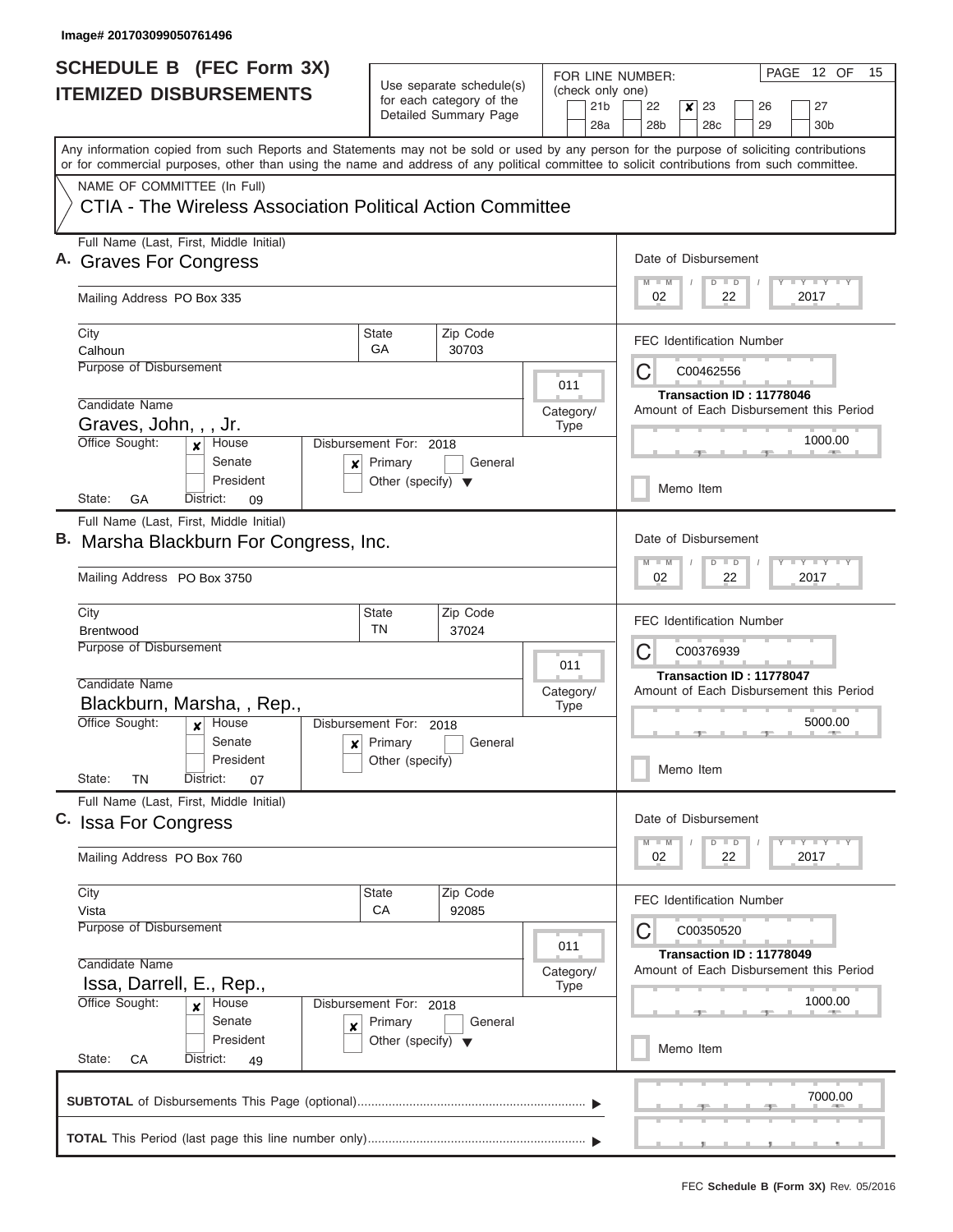| <b>SCHEDULE B (FEC Form 3X)</b> |                                                                                                                                                                                                                                                                                         |                                                      |                        |                          |             | PAGE 13 OF<br>15<br>FOR LINE NUMBER:    |                                                                                          |  |  |  |  |
|---------------------------------|-----------------------------------------------------------------------------------------------------------------------------------------------------------------------------------------------------------------------------------------------------------------------------------------|------------------------------------------------------|------------------------|--------------------------|-------------|-----------------------------------------|------------------------------------------------------------------------------------------|--|--|--|--|
| <b>ITEMIZED DISBURSEMENTS</b>   |                                                                                                                                                                                                                                                                                         | Use separate schedule(s)<br>for each category of the |                        |                          |             | (check only one)                        |                                                                                          |  |  |  |  |
|                                 |                                                                                                                                                                                                                                                                                         |                                                      | Detailed Summary Page  |                          |             | 21 <sub>b</sub><br>28a                  | 22<br>23<br>26<br>27<br>×<br>28 <sub>b</sub><br>28 <sub>c</sub><br>29<br>30 <sub>b</sub> |  |  |  |  |
|                                 | Any information copied from such Reports and Statements may not be sold or used by any person for the purpose of soliciting contributions<br>or for commercial purposes, other than using the name and address of any political committee to solicit contributions from such committee. |                                                      |                        |                          |             |                                         |                                                                                          |  |  |  |  |
|                                 | NAME OF COMMITTEE (In Full)                                                                                                                                                                                                                                                             |                                                      |                        |                          |             |                                         |                                                                                          |  |  |  |  |
|                                 | CTIA - The Wireless Association Political Action Committee                                                                                                                                                                                                                              |                                                      |                        |                          |             |                                         |                                                                                          |  |  |  |  |
|                                 | Full Name (Last, First, Middle Initial)<br>A. Ryan For Congress, Inc.                                                                                                                                                                                                                   |                                                      |                        |                          |             |                                         | Date of Disbursement<br><b>LY LY LY</b><br>$D$ $D$                                       |  |  |  |  |
|                                 | Mailing Address PO Box 1488                                                                                                                                                                                                                                                             |                                                      |                        |                          |             |                                         | 02<br>22<br>2017                                                                         |  |  |  |  |
|                                 | City                                                                                                                                                                                                                                                                                    | State                                                | Zip Code               |                          |             |                                         | <b>FEC Identification Number</b>                                                         |  |  |  |  |
|                                 | Janesville<br>Purpose of Disbursement                                                                                                                                                                                                                                                   | WI                                                   | 53547                  |                          |             |                                         |                                                                                          |  |  |  |  |
|                                 |                                                                                                                                                                                                                                                                                         |                                                      |                        |                          | 011         |                                         | C<br>C00330894                                                                           |  |  |  |  |
|                                 | Candidate Name                                                                                                                                                                                                                                                                          |                                                      | Category/              |                          |             | Transaction ID: 11778050                |                                                                                          |  |  |  |  |
|                                 | Ryan, Paul, D., Rep.,                                                                                                                                                                                                                                                                   |                                                      |                        |                          | <b>Type</b> |                                         | Amount of Each Disbursement this Period                                                  |  |  |  |  |
|                                 | Office Sought:<br>House<br>$\boldsymbol{x}$<br>Senate<br>×                                                                                                                                                                                                                              | Disbursement For: 2018<br>Primary                    | General                |                          |             |                                         | 2500.00                                                                                  |  |  |  |  |
|                                 | President<br>State:<br>WI<br>District:<br>01                                                                                                                                                                                                                                            | Other (specify) $\blacktriangledown$                 |                        |                          |             |                                         | Memo Item                                                                                |  |  |  |  |
|                                 | Full Name (Last, First, Middle Initial)                                                                                                                                                                                                                                                 |                                                      |                        |                          |             |                                         |                                                                                          |  |  |  |  |
|                                 | B. Walden For Congress                                                                                                                                                                                                                                                                  |                                                      |                        |                          |             |                                         | Date of Disbursement                                                                     |  |  |  |  |
|                                 | Mailing Address PO Box 1091                                                                                                                                                                                                                                                             |                                                      |                        |                          |             |                                         | $-Y - Y - I - Y$<br>$M - M$<br>$D$ $D$<br>02<br>22<br>2017                               |  |  |  |  |
|                                 | City                                                                                                                                                                                                                                                                                    | <b>State</b>                                         | Zip Code               |                          |             |                                         | <b>FEC Identification Number</b>                                                         |  |  |  |  |
|                                 | <b>Hood River</b>                                                                                                                                                                                                                                                                       | <b>OR</b>                                            | 97031                  |                          |             |                                         |                                                                                          |  |  |  |  |
|                                 | <b>Purpose of Disbursement</b>                                                                                                                                                                                                                                                          |                                                      |                        |                          |             |                                         | C<br>C00333427                                                                           |  |  |  |  |
|                                 | Candidate Name                                                                                                                                                                                                                                                                          |                                                      |                        |                          | 011         |                                         | Transaction ID: 11778051                                                                 |  |  |  |  |
|                                 | Walden, Greg, P., Rep.,                                                                                                                                                                                                                                                                 |                                                      |                        | Category/<br><b>Type</b> |             | Amount of Each Disbursement this Period |                                                                                          |  |  |  |  |
|                                 | Office Sought:<br>House<br>$\boldsymbol{x}$                                                                                                                                                                                                                                             |                                                      | Disbursement For: 2018 |                          |             |                                         | 2000.00                                                                                  |  |  |  |  |
|                                 | Senate<br>$\boldsymbol{x}$                                                                                                                                                                                                                                                              | Primary<br>General                                   |                        |                          |             |                                         |                                                                                          |  |  |  |  |
|                                 | President                                                                                                                                                                                                                                                                               | Other (specify)                                      |                        |                          |             |                                         | Memo Item                                                                                |  |  |  |  |
|                                 | State:<br>0R<br>District:<br>02                                                                                                                                                                                                                                                         |                                                      |                        |                          |             |                                         |                                                                                          |  |  |  |  |
|                                 | Full Name (Last, First, Middle Initial)                                                                                                                                                                                                                                                 |                                                      |                        |                          |             |                                         | Date of Disbursement                                                                     |  |  |  |  |
|                                 | C. Doyle For Congress Committee                                                                                                                                                                                                                                                         |                                                      |                        |                          |             |                                         |                                                                                          |  |  |  |  |
|                                 | Mailing Address 205 Hawthorne Ct                                                                                                                                                                                                                                                        |                                                      |                        |                          |             |                                         | $T - Y$ $T - Y$<br>$M - M$<br>$D$ $D$<br>02<br>2017<br>22                                |  |  |  |  |
|                                 | City                                                                                                                                                                                                                                                                                    | <b>State</b>                                         | Zip Code               |                          |             |                                         | <b>FEC Identification Number</b>                                                         |  |  |  |  |
|                                 | PA<br>15221<br>Pittsburgh                                                                                                                                                                                                                                                               |                                                      |                        |                          |             |                                         |                                                                                          |  |  |  |  |
|                                 | <b>Purpose of Disbursement</b><br>011                                                                                                                                                                                                                                                   |                                                      |                        |                          |             |                                         | С<br>C00290064                                                                           |  |  |  |  |
|                                 | Candidate Name                                                                                                                                                                                                                                                                          |                                                      |                        |                          |             |                                         | Transaction ID: 11778055                                                                 |  |  |  |  |
|                                 | Category/<br>Doyle, Michael, F., Rep.,<br><b>Type</b>                                                                                                                                                                                                                                   |                                                      |                        |                          |             |                                         | Amount of Each Disbursement this Period                                                  |  |  |  |  |
|                                 | Office Sought:<br>Disbursement For: 2018<br>House<br>$\boldsymbol{x}$                                                                                                                                                                                                                   |                                                      |                        |                          |             |                                         | 1000.00                                                                                  |  |  |  |  |
|                                 | Senate<br>×                                                                                                                                                                                                                                                                             | Primary<br>General                                   |                        |                          |             |                                         |                                                                                          |  |  |  |  |
|                                 | President                                                                                                                                                                                                                                                                               | Other (specify) $\blacktriangledown$                 |                        |                          |             | Memo Item                               |                                                                                          |  |  |  |  |
|                                 | State:<br>PA<br>District:<br>14                                                                                                                                                                                                                                                         |                                                      |                        |                          |             |                                         |                                                                                          |  |  |  |  |
|                                 |                                                                                                                                                                                                                                                                                         |                                                      |                        |                          |             |                                         | 5500.00                                                                                  |  |  |  |  |
|                                 |                                                                                                                                                                                                                                                                                         |                                                      |                        |                          |             |                                         |                                                                                          |  |  |  |  |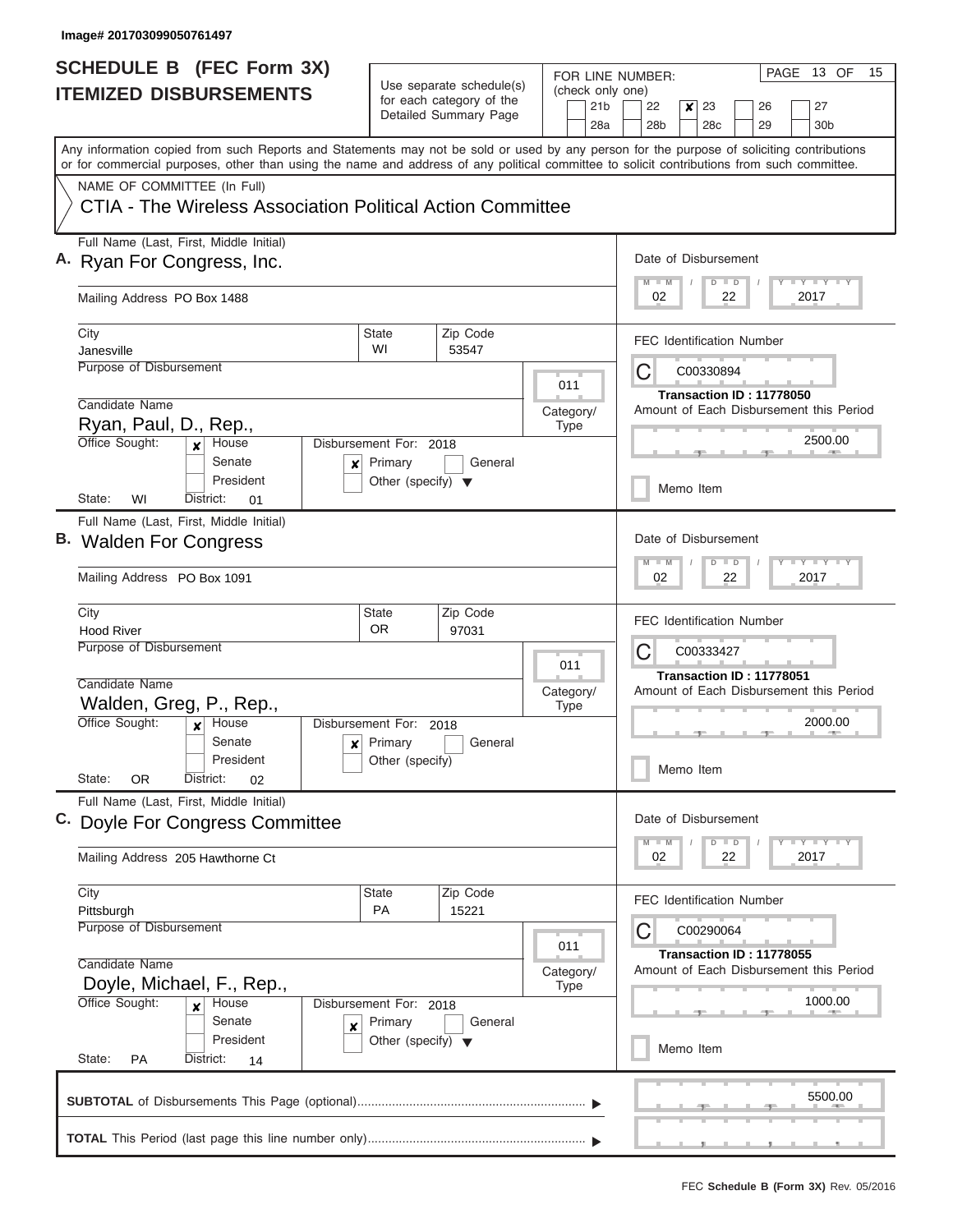| <b>SCHEDULE B</b> (FEC Form 3X)                                                                                                                                                                                                                                                         |                                                                     |                                                      | FOR LINE NUMBER:         | PAGE 14 OF<br>15                                                                            |  |  |
|-----------------------------------------------------------------------------------------------------------------------------------------------------------------------------------------------------------------------------------------------------------------------------------------|---------------------------------------------------------------------|------------------------------------------------------|--------------------------|---------------------------------------------------------------------------------------------|--|--|
| <b>ITEMIZED DISBURSEMENTS</b>                                                                                                                                                                                                                                                           |                                                                     | Use separate schedule(s)<br>for each category of the |                          | (check only one)                                                                            |  |  |
|                                                                                                                                                                                                                                                                                         |                                                                     | Detailed Summary Page                                | 21 <sub>b</sub><br>28a   | $\boldsymbol{x}$<br>23<br>27<br>22<br>26<br>28b<br>28 <sub>c</sub><br>29<br>30 <sub>b</sub> |  |  |
| Any information copied from such Reports and Statements may not be sold or used by any person for the purpose of soliciting contributions<br>or for commercial purposes, other than using the name and address of any political committee to solicit contributions from such committee. |                                                                     |                                                      |                          |                                                                                             |  |  |
| NAME OF COMMITTEE (In Full)                                                                                                                                                                                                                                                             |                                                                     |                                                      |                          |                                                                                             |  |  |
| CTIA - The Wireless Association Political Action Committee                                                                                                                                                                                                                              |                                                                     |                                                      |                          |                                                                                             |  |  |
| Full Name (Last, First, Middle Initial)<br>A. Friends Of Mazie Hirono                                                                                                                                                                                                                   | Date of Disbursement<br>Y I Y I Y I Y<br>$M$ $M$<br>$D$ $D$         |                                                      |                          |                                                                                             |  |  |
| Mailing Address PO Box 677                                                                                                                                                                                                                                                              | 02<br>22<br>2017                                                    |                                                      |                          |                                                                                             |  |  |
| City                                                                                                                                                                                                                                                                                    | State<br>HI                                                         | Zip Code                                             |                          | <b>FEC Identification Number</b>                                                            |  |  |
| Honolulu<br>Purpose of Disbursement                                                                                                                                                                                                                                                     |                                                                     | 96809                                                |                          | С<br>C00420760                                                                              |  |  |
|                                                                                                                                                                                                                                                                                         | 011                                                                 |                                                      |                          |                                                                                             |  |  |
| Candidate Name                                                                                                                                                                                                                                                                          |                                                                     |                                                      |                          | Transaction ID: 11778056<br>Amount of Each Disbursement this Period                         |  |  |
| Hirono, Mazie, K., Sen.,                                                                                                                                                                                                                                                                |                                                                     |                                                      | Category/<br><b>Type</b> |                                                                                             |  |  |
| Office Sought:<br>House                                                                                                                                                                                                                                                                 | Disbursement For: 2018                                              |                                                      |                          | 1000.00                                                                                     |  |  |
| Senate<br>x<br>President                                                                                                                                                                                                                                                                | Primary<br>$\boldsymbol{x}$<br>Other (specify) $\blacktriangledown$ | General                                              |                          | Memo Item                                                                                   |  |  |
| District:<br>State:<br>HI<br>Full Name (Last, First, Middle Initial)                                                                                                                                                                                                                    |                                                                     |                                                      |                          |                                                                                             |  |  |
| B. Heller For Senate                                                                                                                                                                                                                                                                    | Date of Disbursement<br>Y FY FY FY<br>$M - M$<br>$D$ $D$            |                                                      |                          |                                                                                             |  |  |
| Mailing Address PO Box 371907                                                                                                                                                                                                                                                           |                                                                     |                                                      |                          |                                                                                             |  |  |
| City                                                                                                                                                                                                                                                                                    | <b>State</b>                                                        | Zip Code                                             |                          | <b>FEC Identification Number</b>                                                            |  |  |
| Purpose of Disbursement                                                                                                                                                                                                                                                                 | <b>NV</b><br>89137<br>Las Vegas                                     |                                                      |                          |                                                                                             |  |  |
|                                                                                                                                                                                                                                                                                         |                                                                     |                                                      | 011                      | C<br>C00494229<br>Transaction ID: 11778058                                                  |  |  |
| Candidate Name                                                                                                                                                                                                                                                                          | Category/                                                           |                                                      |                          |                                                                                             |  |  |
| Heller, Dean, , Sen.,                                                                                                                                                                                                                                                                   |                                                                     |                                                      |                          | Amount of Each Disbursement this Period                                                     |  |  |
| Office Sought:<br>House                                                                                                                                                                                                                                                                 | Disbursement For: 2018                                              |                                                      |                          | 1000.00                                                                                     |  |  |
| Senate<br>$\boldsymbol{x}$<br>President                                                                                                                                                                                                                                                 | Primary                                                             | General<br>$\boldsymbol{x}$                          |                          |                                                                                             |  |  |
| State:<br><b>NV</b><br>District:                                                                                                                                                                                                                                                        | Other (specify)                                                     |                                                      |                          | Memo Item                                                                                   |  |  |
| Full Name (Last, First, Middle Initial)<br>C. Montanans For Tester                                                                                                                                                                                                                      | Date of Disbursement                                                |                                                      |                          |                                                                                             |  |  |
|                                                                                                                                                                                                                                                                                         | $D$ $D$<br>Y TY TY TY<br>$M$ $M$                                    |                                                      |                          |                                                                                             |  |  |
| Mailing Address PO Box 1135                                                                                                                                                                                                                                                             | 2017<br>02<br>22                                                    |                                                      |                          |                                                                                             |  |  |
| City                                                                                                                                                                                                                                                                                    | State<br>МT                                                         | Zip Code<br>59624                                    |                          | <b>FEC Identification Number</b>                                                            |  |  |
| Helena<br>Purpose of Disbursement                                                                                                                                                                                                                                                       |                                                                     |                                                      |                          |                                                                                             |  |  |
|                                                                                                                                                                                                                                                                                         | С<br>C00412304                                                      |                                                      |                          |                                                                                             |  |  |
| Candidate Name                                                                                                                                                                                                                                                                          | Transaction ID: 11778060<br>Amount of Each Disbursement this Period |                                                      |                          |                                                                                             |  |  |
| Tester, Jon, , Sen.,                                                                                                                                                                                                                                                                    |                                                                     |                                                      |                          |                                                                                             |  |  |
| Office Sought:<br>Disbursement For: 2018<br>House                                                                                                                                                                                                                                       |                                                                     | 1000.00                                              |                          |                                                                                             |  |  |
| Senate<br>x                                                                                                                                                                                                                                                                             | Primary<br>General<br>×<br>Other (specify) $\blacktriangledown$     |                                                      |                          |                                                                                             |  |  |
| President<br>State:<br>District:<br>МT                                                                                                                                                                                                                                                  |                                                                     |                                                      |                          | Memo Item                                                                                   |  |  |
|                                                                                                                                                                                                                                                                                         |                                                                     |                                                      |                          |                                                                                             |  |  |
|                                                                                                                                                                                                                                                                                         |                                                                     |                                                      |                          | 3000.00                                                                                     |  |  |
|                                                                                                                                                                                                                                                                                         |                                                                     |                                                      |                          |                                                                                             |  |  |